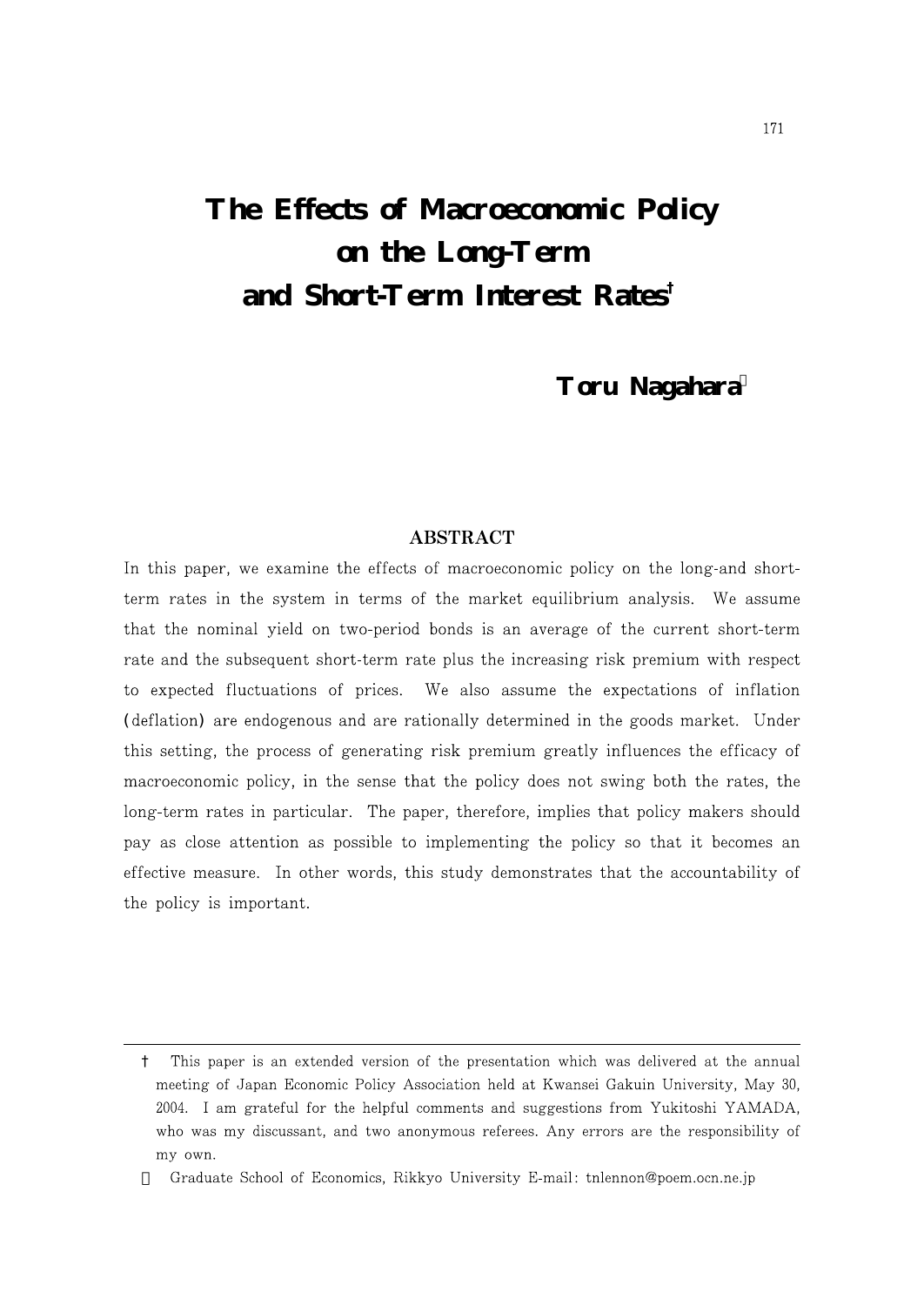#### **1 INTRODUCTION**

The Bank of Japan (BoJ) has implemented the quantitative monetary easing. In other words, the BoJ commits itself to maintaining short-term rates at low levels for several years, and tries to achieve stabilization of long-term rates at low levels, which referred to as the so-called "policy duration effect". It seems that arguments  $\prime$  on this effect, when traced, lead to the expectations hypothesis about the term structure of interest rates. Now we will establish certain expectations hypotheses as well as introduce their research genealogy up to the present.

According to Shiller (1990), the earliest argument of the term structure emerged at the end of 19th century when it was not treated academically at that time  $\ell$ . Subsequently, Lutz (1940) argued the pure expectations hypothesis  $\ell$  that the current n-period long-term rate equals an average of the current short-term rate and the future short-term rates until the  $(n\ 1)$ -period. The formulation is given by

(1) 
$$
R_t^n = \frac{r_t + E_t r_{t+1} + \cdots + E_t r_{t+n-1}}{n},
$$

where  $R_t^n$  is the n-period long-term rate at time t,  $r_{t+j}$  ( $j=0, 1, \dots, n-1$ ) is the one-period short-term rate at time  $t+j$ , and  $E_t$  is the expectation formed at time t. In contrast, the hypothesis involving risks specific to asset management in the long run was presented by Hicks (1946). This adds a risk premium proportional to a maturity date to equation (1) by Lutz  $(1940)$ , and is represented by

(2) 
$$
\widetilde{R}_{t}^{n} = \frac{r_{t} + E_{t} r_{t+1} + \cdots + E_{t} r_{t+n-1}}{n} + \phi_{t},
$$

where  $\phi_t$  is the risk premium at time t which increases as the maturity n increases. When the risk premium  $\phi_t$  is zero,  $\tilde{R}_t^n$  in equation (2) corresponds to  $R_t^n$  in (1). Hence, we can regard equation  $(1)$  as a special case of equation  $(2)$ . Accordingly, the formulation by equation  $(2)$  can be referred to as the general expectations hypothesis.

While the risk premium of the general hypothesis was regarded as proportional to maturity dates in Hicks (1946), there also exists the viewpoint that it varies with

<sup>)</sup> See, for example, Okina and Shiratsuka (2003) and Nagayasu (2004).

<sup>)</sup> Shiller (1990, p. 644).

<sup>)</sup> Refer to Shikano (1984), with regard to the hypotheses given below.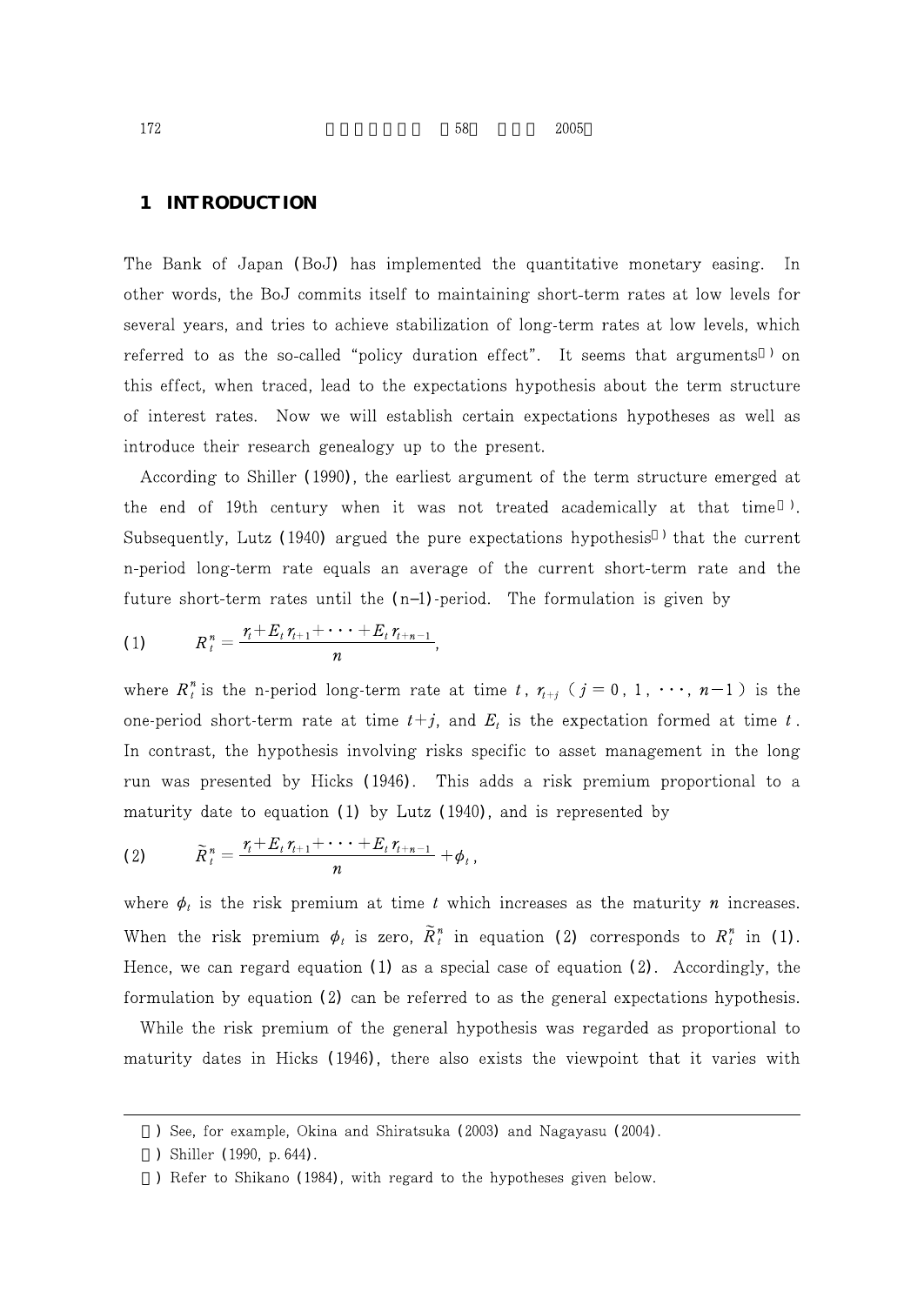time. This study considers both the theory of the premium being calculated by a statistical method as described in Shiller (1990), and the preferred habitat theory in which the premium is determined in accordance with an investor's preference for a maturity date in Modigliani and Sutch (1966). Taking this into consideration, the premium being invariant over time as presented by Hicks (1946) is nothing but a special example of the time-varying premium. The hypothesis involving the latter premium, therefore, may be referred to as the more general hypothesis.

In addition to these theoretical analyses, although a number of empirical analyses have been performed, Fukuta (1991) indicates that their results are generally inconsistent with the theoretical hypothesis  $\lambda$ . However, it seems that this is because they assume a constant risk premium. In fact, the conclusion in Shirakawa (1987), where the term structure is analyzed in terms of consumption-based capital asset pricing model (CCAPM) involving the time-varying risk premium, is consistent with the expectations theory  $\cdot$ .

In this study we examine the expectations hypothesis with the risk premium that increases with respect to the uncertainty in the Knight (1921)'s sense, based on the general equilibrium analysis. Further, we derive certain implications for the current Japanese economy by focusing on the trend of long-term rates by the revival of business or the fear for a gap between demand and supply of long-term bonds, which would be caused by postal privatization. In contrast with the term structure that uses the arbitrage pricing model (APM) under the intertemporal general equilibrium system by Cox, Ingersoll, and Ross (1985), it is important to note that this paper aims at analyzing the term structure of interest rates in terms of the general equilibrium approach to monetary market by Tobin (1969). The remaining paper is organized as follows. Section 2 explains the model that forms the basis of this paper. We specify the behavior of economic agents in our model, on the basis of Horiuchi (1980) in Section 3. Section 4 examines the endogenously determined expected prices, which are crucial parameters in this model, based on rational expectations. On the basis of these sections, we can build the market general equilibrium system in our

<sup>)</sup> Fukuta (1991, p. 113).

<sup>)</sup> Fukuta (1991, p. 125 6).

<sup>)</sup> Whether prices are inflationary or deflationary, as shown in equation (4) below, the risk premium increases with respect to the expected fluctuations of prices. It is in this sense that the terms of the uncertainty in the Knight (1921)'s sense are used.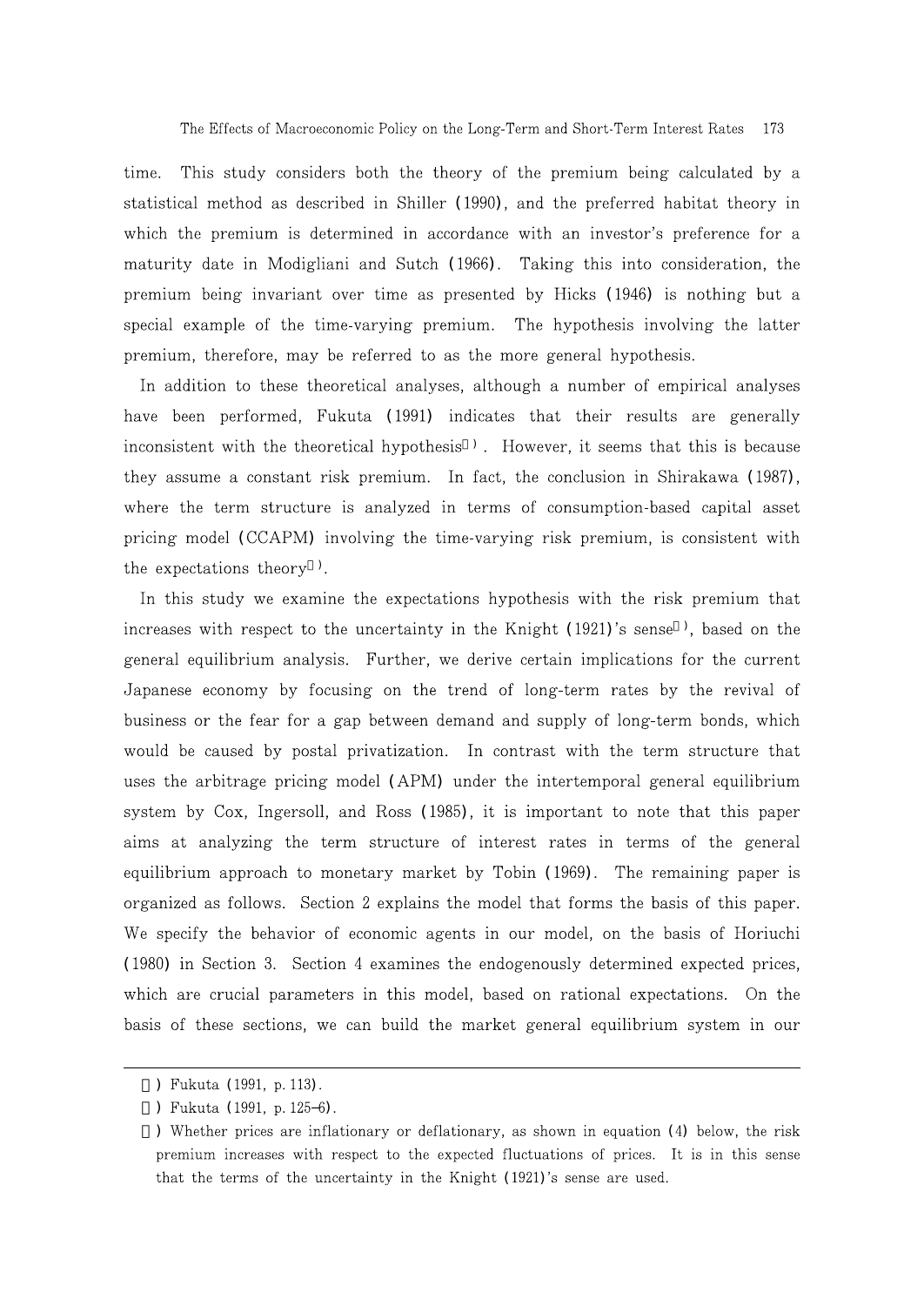$174$  58 2005

model, and then discuss the effects of changes in exogenous variables on the shortterm and long-term rates, using comparative statics, in Section 5. In Section 6, we conclude the study by drawing a comparison between our results and the conclusions from the expectations hypothesis introduced by Romer (1996, ch. 9), and highlighting the issues in the latter and our future challenges.

# **2 BASIC MODEL**

#### **2.1 Analytical Framework**

The following is the analytical framework presented in this paper. The economy is inhabited by five types of agents: commercial banks, firms, households, the central bank, and financial authorities; the notations are  $b, f, h, cb$ , and  $fa$  respectively. As discussed in the following section, assume that commercial banks act on a profit maximization principle and that each of the others behaves according to ad hoc suppositions.

Meanwhile suppose that there are five types of financial assets, that is, loans  $(L)$ , bonds (B), call money (C), deposits (D), and borrowed reserves  $(BR)$ <sup>)</sup>, and four types of markets the loans market, the bonds market, call market, and the deposits market for each of the four assets except  $BR$ . Furthermore, there are four types of rates the loan rate  $(r_L)$ , the bond rate  $(R)$ ), the call rate  $(r_C)$ , and the deposit rate  $(r<sub>p</sub>)$  respectively in these markets. While the first three are endogenously determined in the system to adjust their market disequilibrium, the last is fixed at an exogenously given level. On the other hand, we suppose the goods market to be a real market in this economy, which we will examine in detail below. Further, let the long-and short-term rates in question substitute with the bond rate,  $R$ , and call rate,  $r_c$ , respectively.

Finally note the following dynamics of our model. Suppose the two-period model, following the examples of Mankiw and Miron (1986) and Walsh (2003), which consists of the present and the future, and let the long rate be a maturity 2 and the

<sup>)</sup> For simplicity, let  $\overline{BR}$  be constant. See Nagahara (2003, n.4) for a confirmation of the validity of this assumption.

<sup>)</sup> As will be examined in Section 3, it is precisely  $E_t r_{C_{t+1}}$  that plays a role in adjusting the disequilibrium in the bonds market. The bond rate changes as a result of a change in  $E_t r_{C, t+1}$ .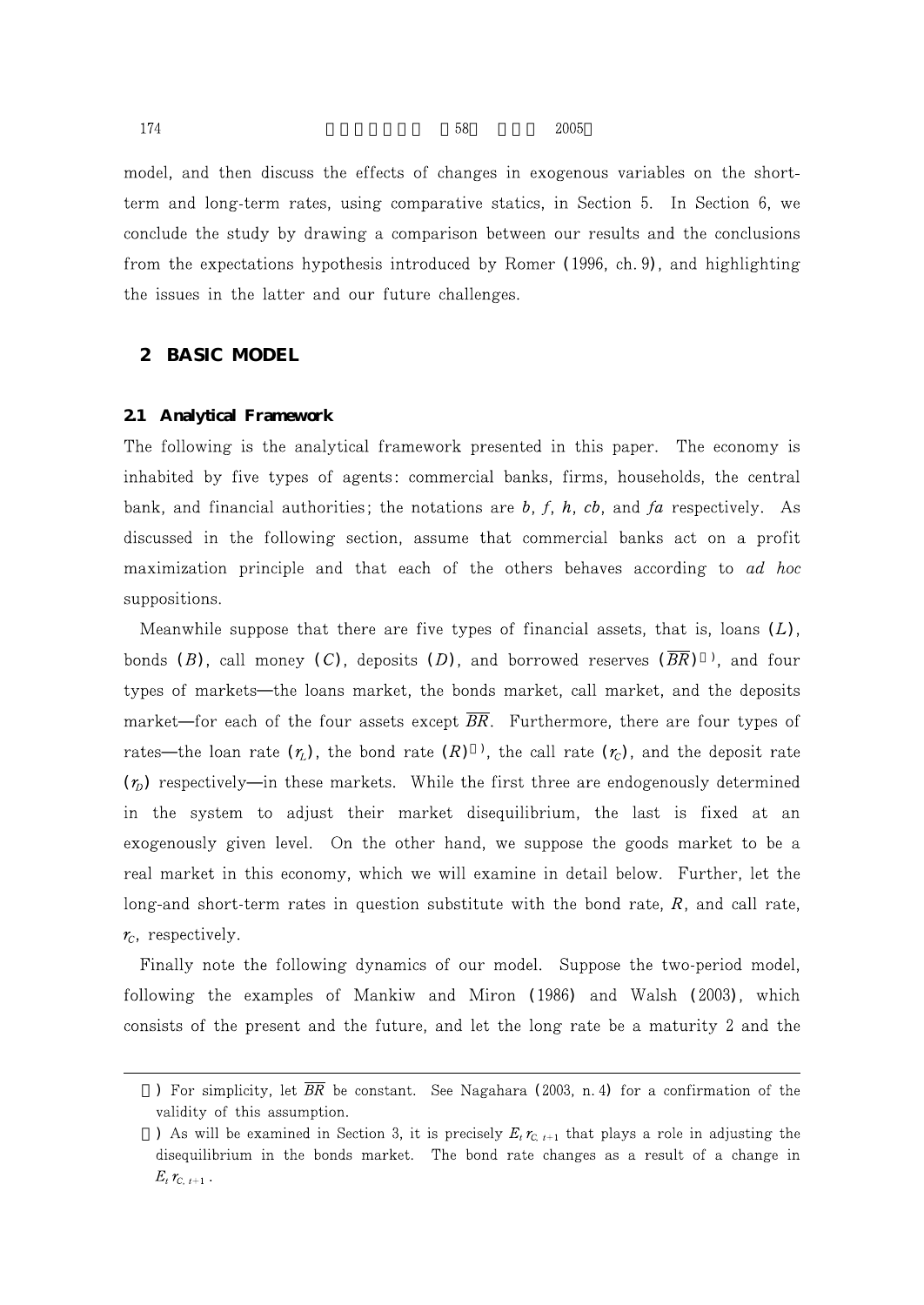short rate be maturity 1. With regard to the former rate, we consider the following formulation so that our two-period model is consistent with equation  $(2)$ : The longterm rate is equal to an average of the current short-term rate and the subsequent short-term rate plus the risk premium, which we will mention below.

#### **2.2 Premise of Each Market**

As stated above, we have four types of financial asset markets and a real market. With regard to financial markets, assume that the three markets, except for the deposits market, are competitive  $\lambda$ . On the other hand, we assume that the deposits market is always balanced at a given time because commercial banks supply deposits in response to the (household's) deposit demand being determined at a given deposit rate.

In the goods market, which is the only real market in this paper, supply and demand for a representative good are adjusted by the inflation rate. In other words, the disequilibrium existing at time  $t$  is adjusted by the inflation rate for the same period  $\pi_t$ . We assume that the inflation rate, which is expected at time t, to prevail at  $t+1$ ,  $E_t \pi_{t+1} = \pi_{t+1}^e$ , is determined rationally, which will be examined in Section 4.

#### **2.3 Definition of the Long-Term Rate**

In our two-period model, the long-term rate is expressed by the numerical form

(3) 
$$
R_t = \frac{r_{C_t t} + E_t r_{C_t t+1}}{2} + \phi_t,
$$

where  $\phi_t$  is a function that represents the risk premium and a subscript of each variable, t, is a point in time. The risk premium function  $\phi_t$  takes various forms according to based hypotheses. For example, the risk premium from Hicks (1946) is a linear function whose independent variables are maturity periods. As stated above, we consider an increasing risk premium due to the uncertainty of future prices. Then, following Shikano  $(1984)^{10}$ , we assume the following premium. The more

<sup>)</sup> As Stiglitz and Greenwald (2003, p. 2) state, it may be more appropriate not to "think of the market for loans as identical to the market for ordinary commodities." This study has limitations in this sense because it regards the loans market to be similar to the commodities market. Therefore, a close investigation of the credit market must be addressed in future works.

<sup>10)</sup> See Shikano (1984, p. 47).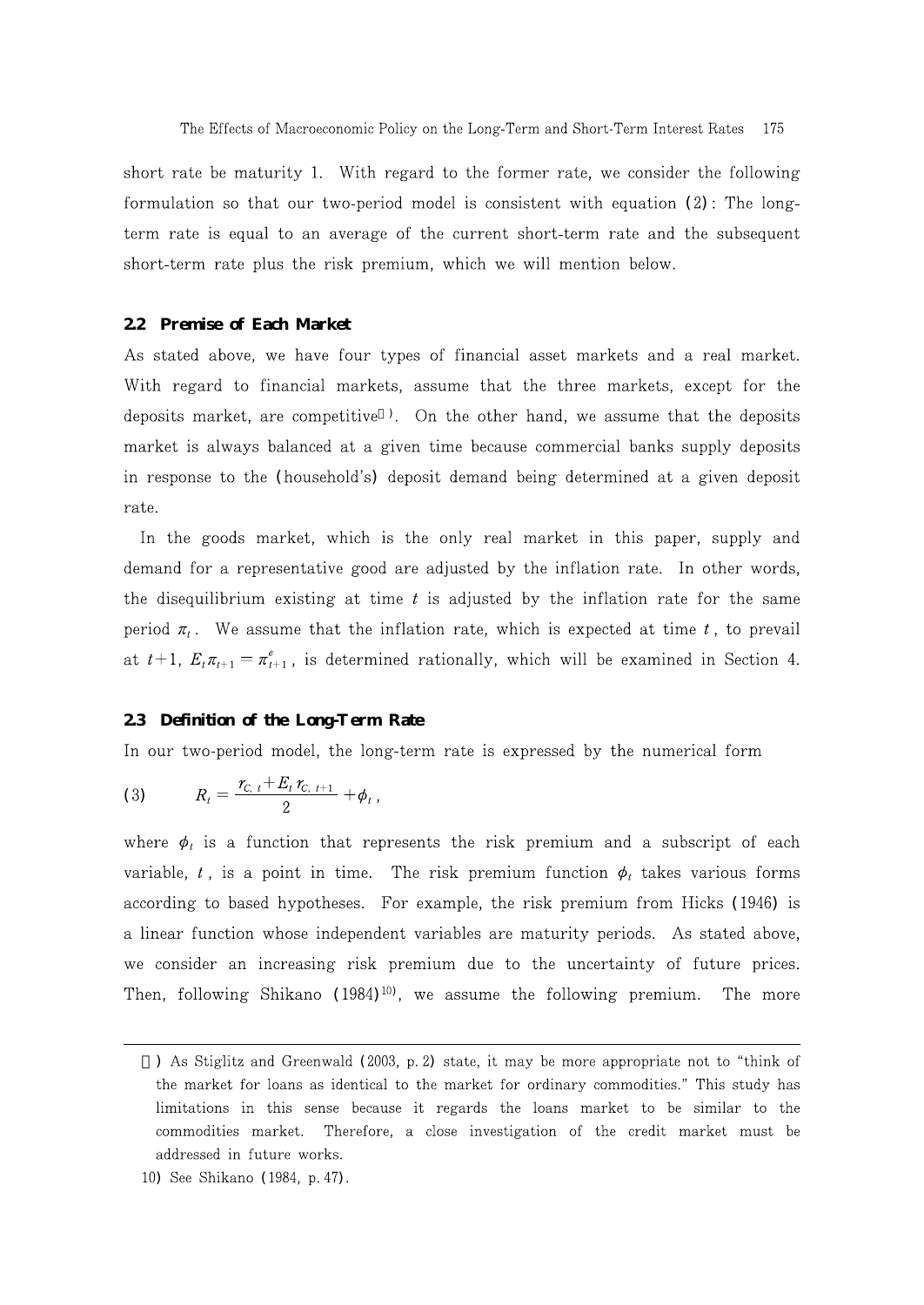$176$  58  $2005$ 

difficult the forecast of prices, the larger is the premium.

(4)  $\phi_t = \theta(\pi^e_{t+1})^2$ ,  $\theta \ge 0$ ,

where  $\pi_{t+1}^e$  is the expected rate of inflation, and  $\theta$  is a parameter that represents the impact of price fluctuations on the risk premium. It implies that, when  $\theta$  is large, the impacts are enormous, i.e., the extent of investor's surprise is high, while he/she is neutral to the fluctuations in case of  $\theta = 0$ . Equation (4) shows that the premium becomes large irrespective of whether investors anticipate inflation or deflation. However, note that a first-order derivative with respect to the expected inflation,  $\phi'_t = 2\theta \pi_{t+1}^e$ , is

(5) 
$$
\phi'_{t} = \begin{cases} 2\theta \pi_{t+1}^{e} > 0 & \text{if } \pi_{t+1}^{e} > 0, \\ 2\theta \pi_{t+1}^{e} < 0 & \text{if } \pi_{t+1}^{e} < 0. \end{cases}
$$

In brief, the derivative has the opposite sign depending on whether the price expectations are inflationary or deflationary.

# **3 EACH AGENT'S BEHAVIOR**

In this section, we specify each behavior of the five agents in our model. Let us define the superscripts or subscripts that appear in the mathematical manipulations mentioned below: Firstly, let the superscripts represent agents in this economy; secondly, denote a subscript  $t$  as a point in time; and thirdly, let the other subscripts that are attached to the operators that indicate a function be notations with regard to partial differential. For example,  $A_{L,t}^{\rho} \equiv \partial A_t^{\rho} (L_t^{\rho}, B_t^{\rho}) / \partial L_t^{\rho}$ ,  $A_{BL,t}^{\rho} \equiv \partial^2 A_t^{\rho} (L_t^{\rho}, B_t^{\rho}) / \partial B_t^{\rho} \partial L_t^{\rho}$ ,  $L_{L,t}^{\circ} \equiv \partial L_t^{\circ} \left( \mathcal{r}_{L,t} , R_t , \mathcal{r}_{C,t} \right) / \partial \mathcal{r}_{L,t}$ , and so on.

#### **3.1 Commercial banks**

Portfolio management of a representative commercial bank is defined as the profit maximization problem

(6) 
$$
Max. \quad \Pi_t^b = r_{L,t} L_t^b + R_t B_t^b - r_{C,t} C_t^b - r_{D,t} D_t^b - r_{BR,t} \overline{BR_t} - A_t^b (L_t^b, B_t^b),
$$

$$
(7) \t\t\t\t\t s.t. \t\t\t kD_t^b + L_t^b + B_t^b = D_t^b + \overline{BR_t} + C_t^b,
$$

(8) 
$$
R_t = \frac{r_{C,t} + E_t r_{C,t+1}}{2} + \theta \left(\pi_{t+1}^e\right)^2,
$$

where  $r_{BR,t}$  is the discount rate,  $A_t^{\rho}(L_t^{\rho}, B_t^{\rho})$  is the adjustment cost function of the bank, and  $k$  is the required reserve ratio. Equation (6) shows that the current bank's profits consist of the operating income gained from portfolio management minus the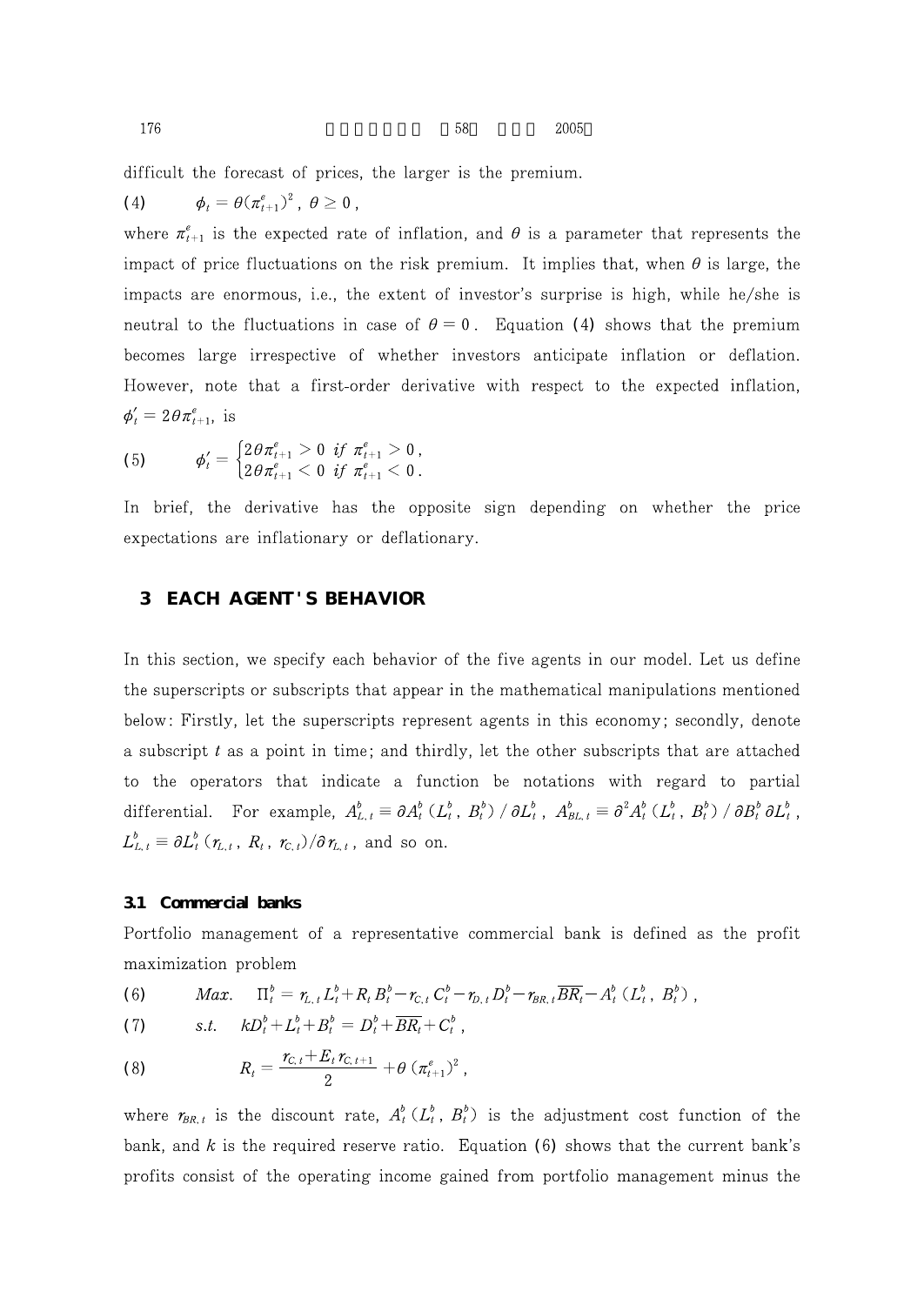sum of fund costs and other costs. Assume that  $A_t^b$  is convex and twice continuously differentiable<sup>11</sup>). Equation (7) is defined from the bank's balance-sheet. Since  $C_t^b$  is on the credit side, it is supposed here that the bank always demands call money. In other words, we suppose the call demand by banks that are short of money exceeds the supply by banks holding surplus money, and that excess demand as a whole is accommodated through operations to the call market by the central bank. Equation (8), as discussed in the previous section, represents that the long-term rate consists of the average of the current and future short-term rates at the first term in (8) plus the risk premium at the second one. It is important that the long-term rate itself is determined depending on each endogenous variable in the system. Thus, given that the call rate,  $r_c$ , and the expected rate of inflation,  $\pi_{t+1}^e$ , are decided in the call market and the goods market respectively, it is  $E_t r_{C,t+1}$  that plays a role in adjusting the gap between demand and supply in the bond market<sup>12)</sup>.

Substituting  $(7)$  for  $(6)$ , we have

(9) 
$$
\Pi_t^b = (\tau_{L,t} - \tau_{C,t}) L_t^b + (R_t - \tau_{C,t}) B_t^b + [(1-k) \tau_{C,t} - \tau_{D,t}] D_t^b + (\tau_{C,t} - \tau_{BR,t}) \overline{BR}_t + A_t^b (L_t^b, B_t^b).
$$

Equation (9) shows that the bank's profit increases considerably when the discount rate,  $r_{BR,t}$ , or the required reserve ratio, k, is lower. The first-order conditions to maximize profit are given by

 $\partial \Pi_t^b / \partial L_t^b = r_{L,t} - r_{C,t} - A_{L,t}^b (L_t^b, B_t^b) = 0$ ,  $(10)$ 

 $\partial \Pi_t^b / \partial B_t^b = R_t - r_{C,t} - A_{B,t}^b (L_t^b, B_t^b) = 0$ .  $(11)$ 

Conditions (10) and (11) indicate that the marginal profit of each earning asset is equal to fund costs plus the marginal costs from investment in each asset.

Differentiating equations (10) and (11) with respect to  $r_{L,t}$ , they can be rewritten as

(12) 
$$
1 = A_{LL,t}^{b} \frac{dL_{t}^{b}}{dr_{L,t}^{b}} + A_{LB,t}^{b} \frac{dB}{dr_{L}}
$$

$$
0 = A_{BL,t}^{b} \frac{dL_{t}^{b}}{dr_{L,t}} + A_{BB,t}^{b} \frac{dB}{dr_{L}}
$$

<sup>11)</sup> For details, see equation (13).

<sup>12)</sup> With respect to the expected short-term rate, it is often used in empirical analyses as a dependent variable. See equation  $(4)$  in Mankiw and Miron  $(1986, p. 214)$  and equation  $(16)$ in Mankiw (1986, p. 77).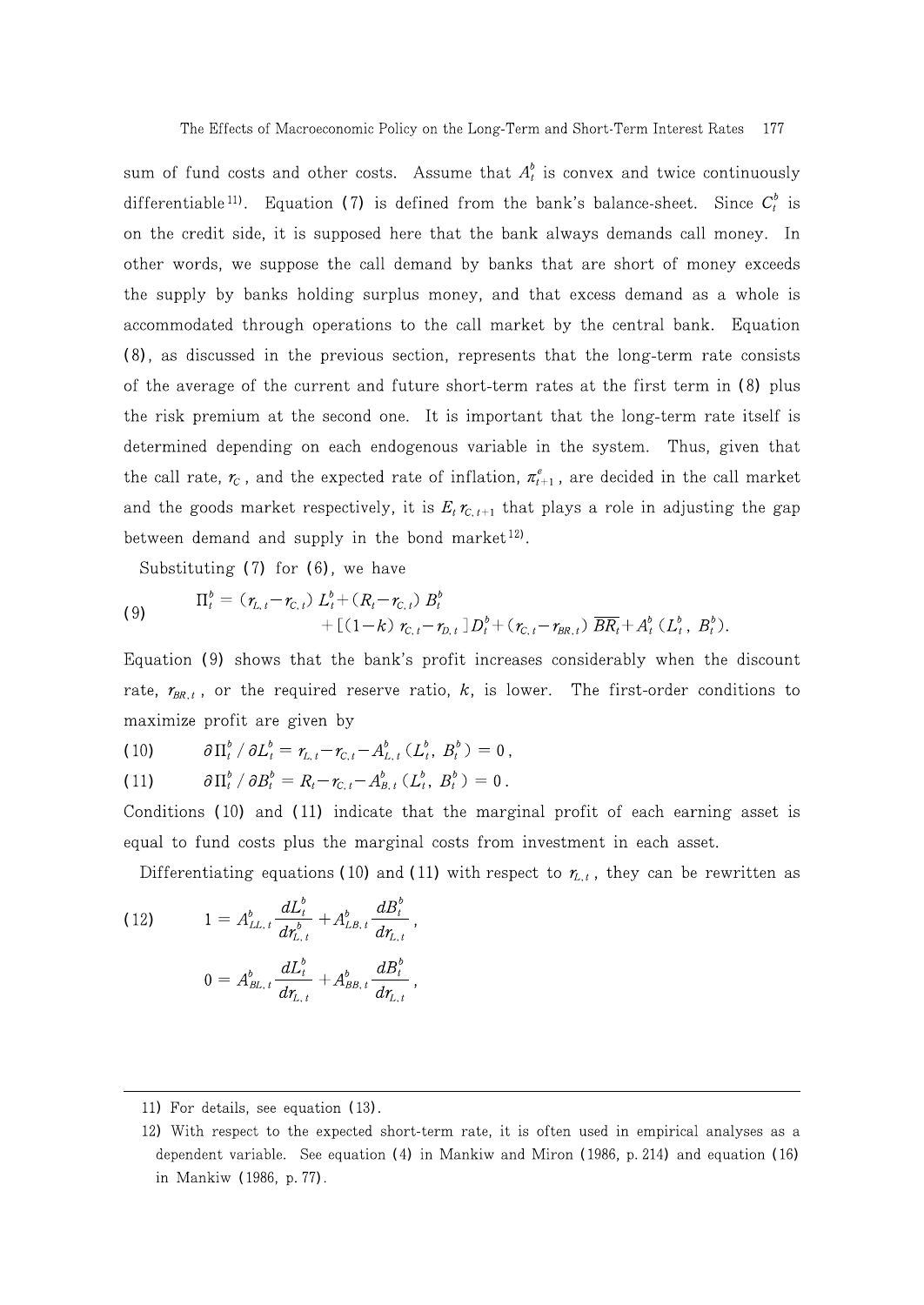$\,2005\,$ 

$$
\Leftrightarrow \begin{bmatrix} 1 \\ 0 \end{bmatrix} = \begin{bmatrix} A_{LL,t}^b & A_{LB,t}^b \\ A_{BL,t}^b & A_{BB,t}^b \end{bmatrix} \begin{bmatrix} dL_t^b / dr_{LL} \\ dB_t^b / dr_{LL,t} \end{bmatrix}
$$

Let  $H_t^b$  be a (2×2) matrix in the right side of equation (12).  $|H_t^b| > 0$  since  $A_t^b(\cdot)$  is a convex function. With respect to the Hessian elements, the following is assumed

58

$$
(13) \qquad \frac{\partial^2 A^b_t}{(\partial L^b_t)^2}, \frac{\partial^2 A^b_t}{(\partial B^b_t)^2} > \frac{\partial^2 A^b_t}{\partial L^b_t \partial B^b_t} = \frac{\partial^2 A^b_t}{\partial B^b_t \partial L^b_t} = 0.
$$

Equation (13) implies that costs such as monitoring cost and labor cost gradually increase as the management of assets is increased. On the other hand, the crosseffects are nil when economies of scope exist in the bank's management of assets as in Freixas and Rochet (1997, pp. 54 5). Consequently, we assume  $A_{LB,t}^b = A_{BL,t}^b = 0$  for simplicity.

Thus, we can solve equation (12) using assumption (13) and  $|H_t^b| > 0$  as follows:

 $\bar{ }$ 

$$
\begin{aligned}\n\frac{dL_t^b}{dt_{L,t}} &= \frac{1}{|H_t^b|} \times \begin{vmatrix} 1 & 0 \\ 0 & A_{BB,t}^b \end{vmatrix} = \frac{A_{BB,t}^b}{|H_t^b|} > 0 \\
\frac{dB_t^b}{dt_{L,t}} &= \frac{1}{|H_t^b|} \times \begin{vmatrix} A_{LL,t}^b & 1 \\ 0 & 0 \end{vmatrix} = 0 \,.\n\end{aligned}
$$

Then inserting  $(8)$  into  $(11)$ , we obtain

(11') 
$$
\frac{E_t r_{C,t+1} - r_{C,t}}{2} + \theta \left( \pi_{t+1}^e \right)^2 = A_{B,t}^b (L_t^b, B_t^b).
$$

Differentiating equations (10) and (11') with respect to,  $E_t r_{C, t+1}$ ,  $r_{C, t}$ , and  $\pi_{t+1}^e$  respectively yields

(14) 
$$
\begin{bmatrix} 0 \\ \frac{1}{2} \end{bmatrix} = \begin{bmatrix} A_{LL,t}^b & 0 \\ 0 & A_{BB,t}^b \end{bmatrix} \begin{bmatrix} dL_t^b / d(E_t r_{C, t+1}) \\ dL_t^b / d(E_t r_{C, t+1}) \end{bmatrix},
$$

(15) 
$$
\begin{bmatrix} -1 \\ -\frac{1}{2} \end{bmatrix} = \begin{bmatrix} A_{LL,t}^b & 0 \\ 0 & A_{BB,t}^b \end{bmatrix} \begin{bmatrix} dL_t^b / dr_{C,t} \\ dB_t^b / dr_{C,t} \end{bmatrix},
$$

(16) 
$$
\begin{bmatrix} 0 \\ \phi'_t \end{bmatrix} = \begin{bmatrix} A_{LL,t}^b & 0 \\ 0 & A_{BB,t}^b \end{bmatrix} \begin{bmatrix} dL_t^b / d\pi_{t+1}^e \\ dB_t^b / d\pi_{t+1}^e \end{bmatrix}.
$$

Solving  $(14)$   $(16)$  as mentioned above, the behavior of the bank is given by<sup>13)</sup>

178

<sup>13)</sup> These calculations are not shown here since they are analogous to the solution for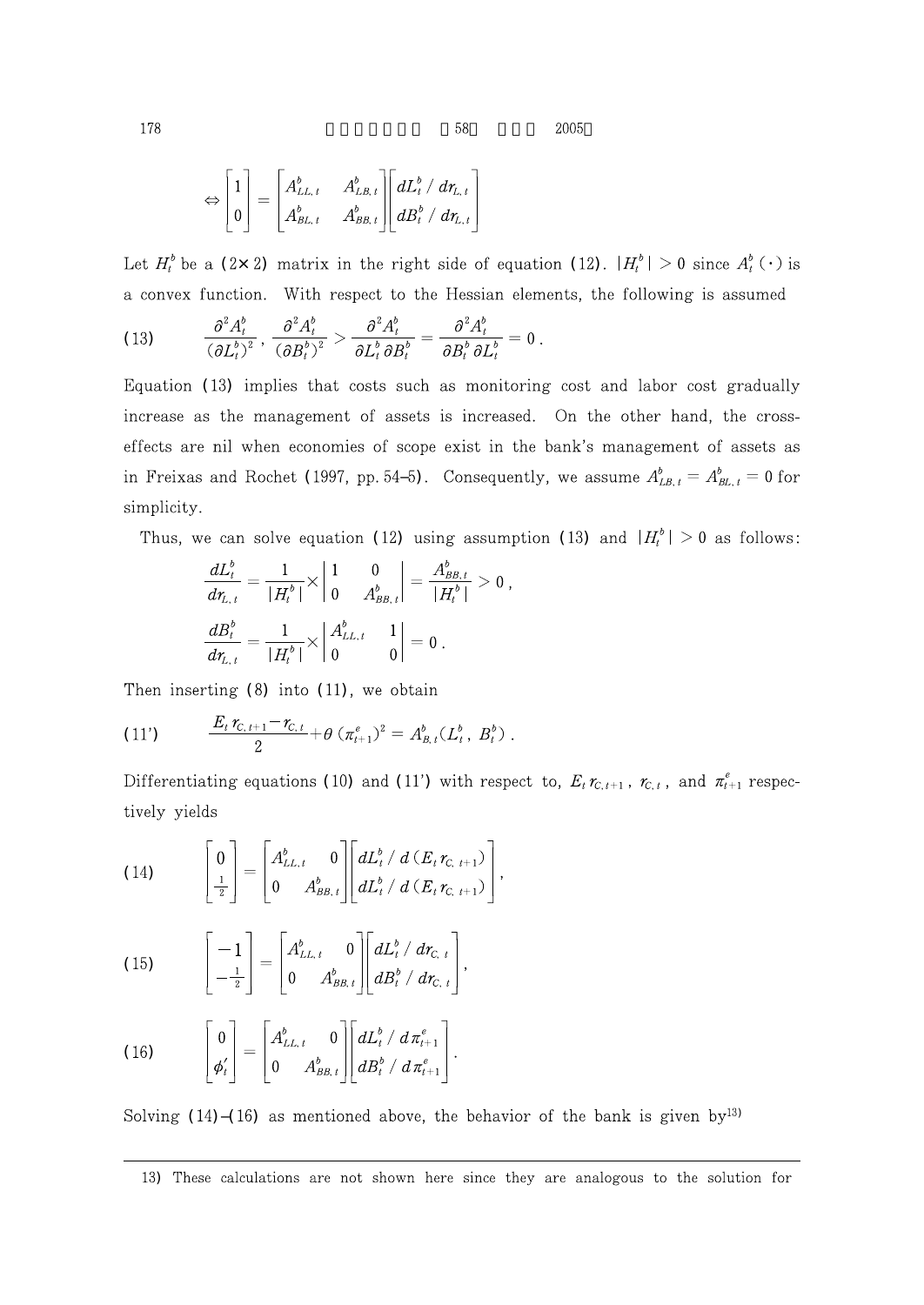The Effects of Macroeconomic Policy on the Long-Term and Short-Term Interest Rates 179

$$
(17) \qquad L_t^b = L_t^b(\tau_{L,t}, E_t \tau_{C,t+1}, \tau_{C,t}; \pi_{t+1}^e), L_{L,t}^b > 0, L_{Er,t}^b = 0, L_{C,t}^b < 0, L_{\pi,t}^b = 0
$$

(18) 
$$
B_t^b = B_t^b(\mathbf{r}_{L,t}, E_t \mathbf{r}_{C,t+1}, \mathbf{r}_{C,t}; \pi_{t+1}^e), B_{L,t}^b = 0, B_{E\mathbf{r},t}^b > 0, B_{C,t}^b < 0,
$$

$$
B_{\pi,t}^b > 0 \text{ (if } \pi_{t+1}^e > 0), B_{\pi,t}^b < 0 \text{ (if } \pi_{t+1}^e < 0)
$$

When the loan rate rises (falls), the investment in loans is increased and the investment in bonds remains unchanged, while the investment in bonds is increased and the investment in loans remains constant in case of a rise (fall) of the expected short-term that leads to a rise (fall) of the bond rate. The rising (falling) call rate reduces (increases) both assets due to increasing (decreasing) costs. Finally, the expected fluctuations of prices raise the risk premium, and, as a result, expand the spread between the long-term rate and the short-term rate since the larger premium raises the long-term rate but not the short-term rate. Consequently, the bank does not change the share of loans but increases the allocation of bonds.

Substituting equations  $(17)$  and  $(18)$  into equation  $(7)$ , we have

(19) 
$$
C_t^b \equiv L_t^b(\tau_{L,t}, E_t \tau_{C,t+1}, \tau_{C,t}; \pi_{t+1}^e) + B_t^b(\tau_{L,t}, E_t \tau_{C,t+1}, \tau_{C,t}; \pi_{t+1}^e) - (1-k) D_t^b(\tau_{D,t}) - \overline{BR}_t.
$$

Totally differentiating (19) with respect to  $C_t^b$ ,  $\tau_{L,t}$ ,  $E_t \tau_{C,t+1}$ ,  $\tau_{C,t}$ , and  $\pi_{t+1}^e$  yields

(20)  
\n
$$
dC_t^b = \left[ L_{L,t}^b + B_{L,t}^b \right] d\tau_{L,t} + \left[ L_{Er,t}^b + B_{Er,t}^b \right] d\left( E_t \tau_{C,t+1} \right)
$$
\n
$$
+ \left[ L_{C,t}^b + B_{C,t}^b \right] d\tau_{C,t} + \left[ L_{\pi,t}^b + B_{\pi,t}^b \right] d\pi_{t+1}^e
$$
\n
$$
- \left( \begin{array}{cc} - & \left( - \right) & \left( 0 \right) & \left( + \right) \sigma \left( - \right) \\ \left( 0 & \left( + \right) \sigma \left( - \right) \end{array} \right)
$$

The condition for the first expression in brackets on the right-hand side of equation (20) is  $L_{L,t}^b \left( \equiv A_{BB,t}^b / |H_t^b| \right) + B_{L,t}^b \left( \equiv 0 \right) > 0$ . Similarly, the conditions for the second, third, and fourth expressions in bracket are as follows:  $L_{Er,t}^b + B_{Er,t}^b > 0$ ,  $L_{C,t}^b + B_{C,t}^b < 0$ , and  $L_{\pi,t}^b+B_{\pi,t}^b\gtrless 0$ . Thus we have

(21) 
$$
C_t^b = C_t^b(\mathbf{r}_{L,t}, E_t \mathbf{r}_{C,t+1}, \mathbf{r}_{C,t}; \pi_{t+1}^e), C_{L,t}^b > 0, C_{Er,t}^b > 0, C_{C,t}^b < 0, C_{R,t}^b > 0 \text{ (if } \pi_{t+1}^e > 0), C_{\pi,t}^b < 0 \text{ (if } \pi_{t+1}^e < 0).
$$

The rising (falling) loan rate, or a rise (fall) in the expected short-term rate that produces a rise (fall) of the bond rate, increases (decreases) call finance by the bank since the bank increases (reduces) an investment in the asset whose rate has become higher (lower). On the one hand, a rise (fall) in the call rate causes an increase (decrease) in the marginal cost of call finance; therefore, the fund raising in terms of call money declines (expands). On the other hand, when fluctuations of prices are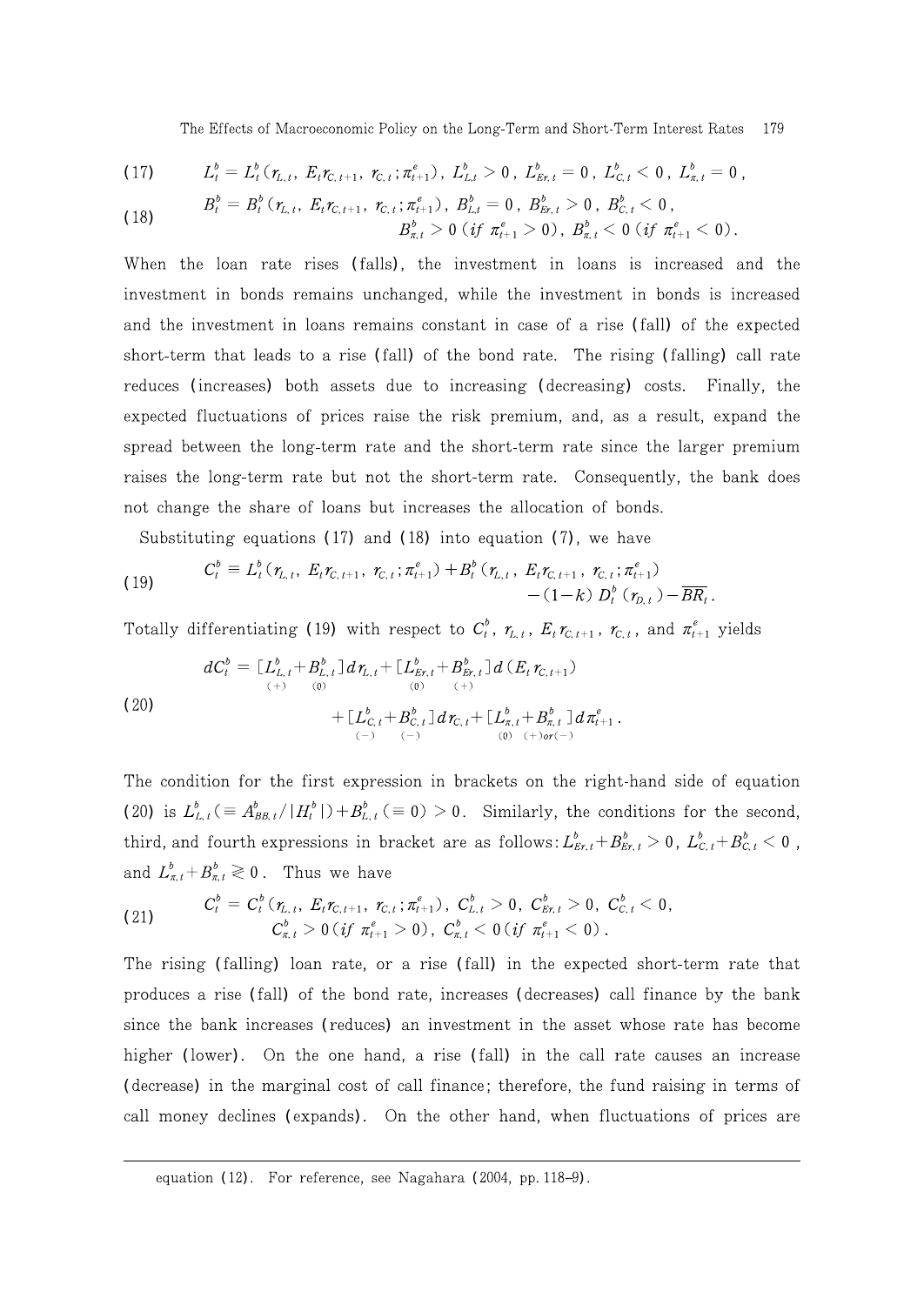$180 \hspace{3.5cm} 58 \hspace{1.5cm} 2005$ 

expected, a rise in bond investments through the expansion of the spread leads to an increase in call money finance.

## **3.2 Firms**

Assume that a representative firm invests in equipment by borrowing from banks and tries to maximize its profit from the investment. Then the firm's profit maximization problem is given as follows:

(22) 
$$
\text{Max.} \quad \Pi_t^f = Q(I_t; \pi_{t+1}^e) - (1 + r_{L,t}) L_t^f - A_t^f(L_t^f),
$$
\n
$$
\text{s.t.} \quad I_t = L_t^f,
$$

where  $Q$  is a revenue function which is diminishing returns to an investment. Furthermore, suppose that the expected rate of inflation (deflation) is an exogenous parameter that has positive (negative) externalities for revenue, and that a firm's adjustment cost function,  $A'_i(\cdot)$ , which stems from agency costs, is convex and twice continuously differentiable. Then the behavior of the firm is represented as follows: (23)  $I_t = L_t^J = L_t^J(\tau_{L,t}; \pi_{t+1}^e), L_{L,t}^J < 0, L_{\pi,t}^J > 0$  14).

A rise (fall) of the loan rate leads the firm to decrease (increase) the borrowing. When inflation (deflation) is anticipated, which implies an increase (decrease) of expected revenue in the future, the firm decides to expand (downsize) equipment; as a result, it increases (decreases) a borrowing.

#### **3.3 Households**

In our model the household deposits as much as it desires, given the fixed deposit rate  $r_{D,t}$ . The mathematical expression for this is as follows:

(24)  $D_t^n = D_t^n(r_{D,t}).$ 

However, the possibility of a change in  $r_{D,t}$  is not considered here; therefore, the behavior of the household is not explicitly dealt with later.

#### **3.4 The Central Bank**

Assume that the behavior of the central bank is formulated on the basis of both endogenous money supply theory, which Okina (1993) asserts, and the exogenous money supply. In other words, we suppose that commercial banks both supply credit in response to credit demand and create deposits, and that the central bank both

<sup>14)</sup> For proof, refer to Nagahara (2003, pp. 120 2).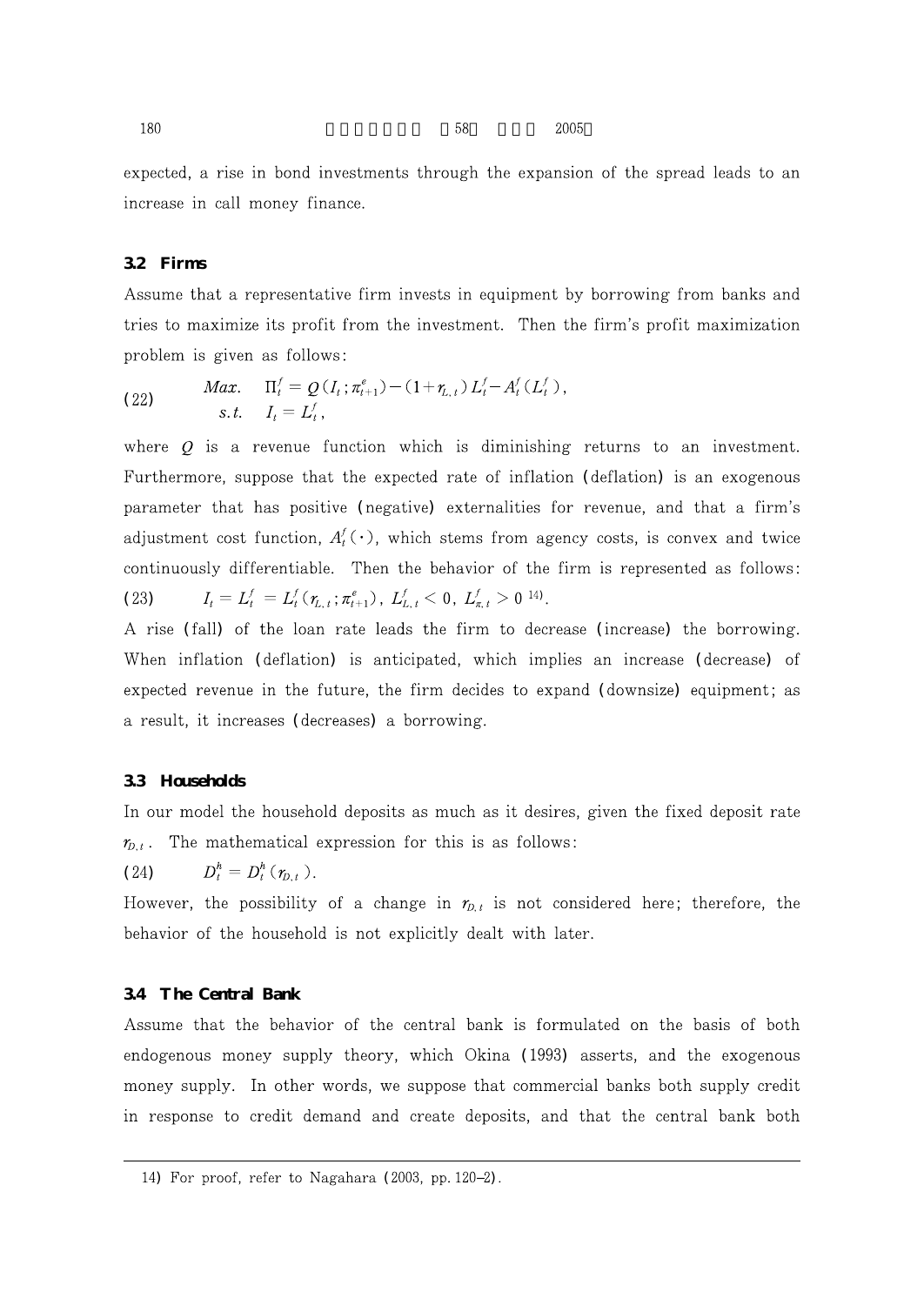accommodates the supply and demand of call money in the call money market, given the demand for reserves depending on the volume of deposits, and controls cash exogenously. Taking this into consideration, the central bank's behavior of endogenous money supply is represented by following the example of Yoshikawa (1992, p. 328)

(25)  $\log C_t^{co} = \eta (r_{C,t} - r_t^*)$ , where  $r_t^*$  is the level of the short-term rate that the central bank targets, and  $\eta \in [0, \infty]$  is a parameter that expresses the degree of its accommodativeness. A larger  $\eta$  means that the central bank behaves more accommodatively. Equation (25) can be rewritten as follows:

(26) 
$$
C_t^{cb} = C_t^{cb} (\tau_{C,t} | \tau_t^* = \tau_{C,t}), \ C_{C,t}^{cb} \in [0, \infty]^{15}.
$$

On the other hand, the central bank's exogenous money supply does not appear in the behavior equation  $(26)$ . In contrast with the endogenous money supply, it is introduced as the rates of change in cash  $m_l$  in our model, which is described in the next section.

#### **3.5 Financial Authorities**

Suppose that financial authorities are faced with the following budget constraint at two-period

(27)  $B_t^{ja} = G_t + (1+R_t) B_{t-1}^{ja}$ .

Denote  $G_t$  as government spending at time t. Equation (27) shows in terms of nominal value that the government covers the current expenditure and the repayment of principal and interest of bonds issued at the previous period by issuing current bonds. Rewriting  $(27)$  as similar to  $(25)$  in the previous sub-section, we have

 $\log B_t^{ja} = \log G_t + R_t$ 

where is a parameter that represents the effects of a change in the long-term rate on an issue of current bonds, and a positive constant which depends upon the volume of bonds issued at time  $t-1$ ,  $B_{t-1}^{t}$ , in equation (27).

Note that the long-term rate is expressed in the form of equation  $(8)$ , and from  $(4)$ and  $(5)$  we have

(28) 
$$
\frac{\partial R_t}{\partial \pi_{t+1}^e} = \phi' \begin{cases} > 0 & \text{if } \pi_{t+1}^e > 0, \\ < 0 & \text{if } \pi_{t+1}^e < 0, \end{cases}
$$

<sup>15)</sup> While  $C_{c,t}^{\omega} = 0$  shows that the call money supply curve of the central bank is vertical in  $(C, r_c)$  space,  $C_{c,t}^{co} = \infty$  indicates it is horizontal there. Moore (1988, pp. x xi) calls the former "Verticalist" and the latter "Horizontalist".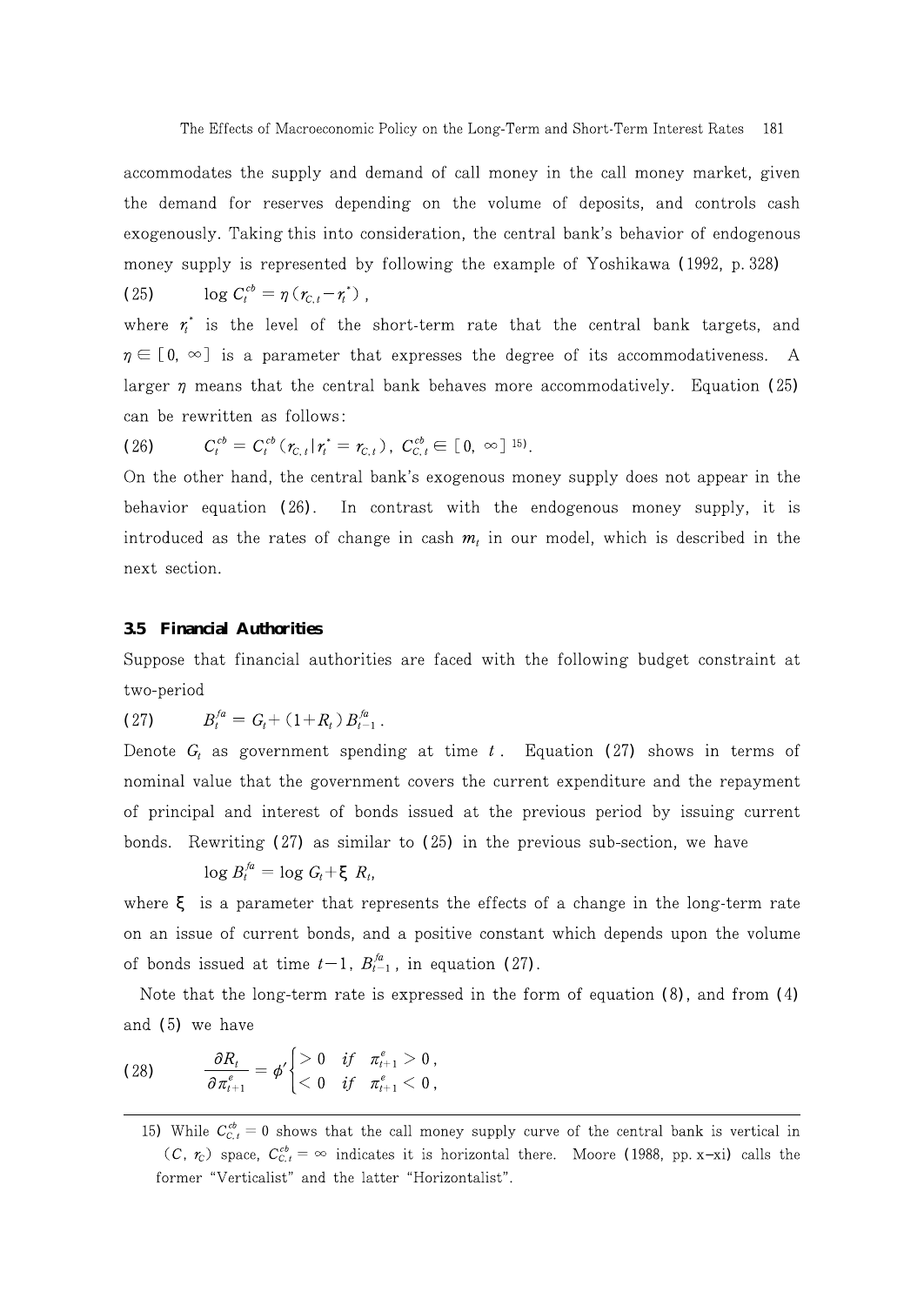and thus the behavior of financial authorities is specified as follows:

(29) 
$$
B_t^{fa} = B_t^{fa} (E_t r_{C,t+1}, r_{C,t}; g_t, \pi_{t+1}^e), B_{Er,t}^{fa} > 0, B_{C,t}^{fa} > 0, B_{g,t}^{fa} > 0
$$

$$
B_{\pi,t}^{fa} > 0 (if \pi_{t+1}^{fa} > 0), B_{\pi,t}^{fa} < 0 (if \pi_{t+1}^e < 0),
$$

where  $g_t \equiv G_t/G_t$ . It is important to recognize that the condition  $B_{g,t}^{Ja} > 0$  is directly obtained from (27), while the conditions  $B_{Er,t}^{Ja} > 0$ ,  $B_{C,t}^{Ja} > 0$ , and  $B_{\pi,t}^{Ja} > 0$  are all derived from the indirect path of change in the long-term rate that stems from changes in the expected short-term rate, the current short-term rate, and the expected rate of inflation (deflation).

# **4 EQUILIBRIUM IN THE GOODS MARKET AND RATIONALLY EXPECTED INFLATION**

In the analysis so far, we have examined each agent's micro-foundations. In this section, we study how the expected inflation (deflation) is endogenously determined in the goods market from a macroscopic viewpoint. In other words, using the standard analysis of aggregate demand and supply<sup>16</sup> allows us to deduce the way in which the expected prices react to exogenous shocks.

The aggregate demand in our model, in which household consumption and foreign trade are ignored, is given by

(30) 
$$
Y_t^d = F\left(\frac{M_t}{P_t}, G_t, I_t \in L_t^f(\tau_{L,t}))\right).
$$

We assume that function  $F(\cdot)$  can be rewritten in the form of a linear function as follows:

 $(31)$  $Y_t^d = \lambda \log \left( M_t / P_t \right) + \kappa \log G_t + \tau \log I_t + U_t$ 

where  $U_t$  is the error term with mean zero and variance  $\sigma_U^2$ . Differentiating (31) with respect to time and using  $Y_t^a = Y_t^a - Y_{t-1}^a$ , we have the following inflation aggregate demand curve:

(32)  $Y_t^a = Y_{t-1}^a + \lambda (m_t - \pi_t) + \kappa g_t + \tau i_t + u_t,$ 

where  $m_t$ ,  $\pi_t$ ,  $g_t$  and  $i_t$  are the changes in rates of money supply, inflation, government spending, and equipment investment respectively; and  $\lambda$ ,  $\kappa$  and  $\tau$  are all positive structural parameters. Let  $u_t$  be a stochastic demand shock with  $u_t \sim N(0, \sigma_u^2)$ similar to  $U_t$  in (31).

<sup>16)</sup> For example, see Romer (1996, ch.6) and Shone (2002, ch.11). It is well known that the model with stochastic disturbances is extended to the real business cycle approach.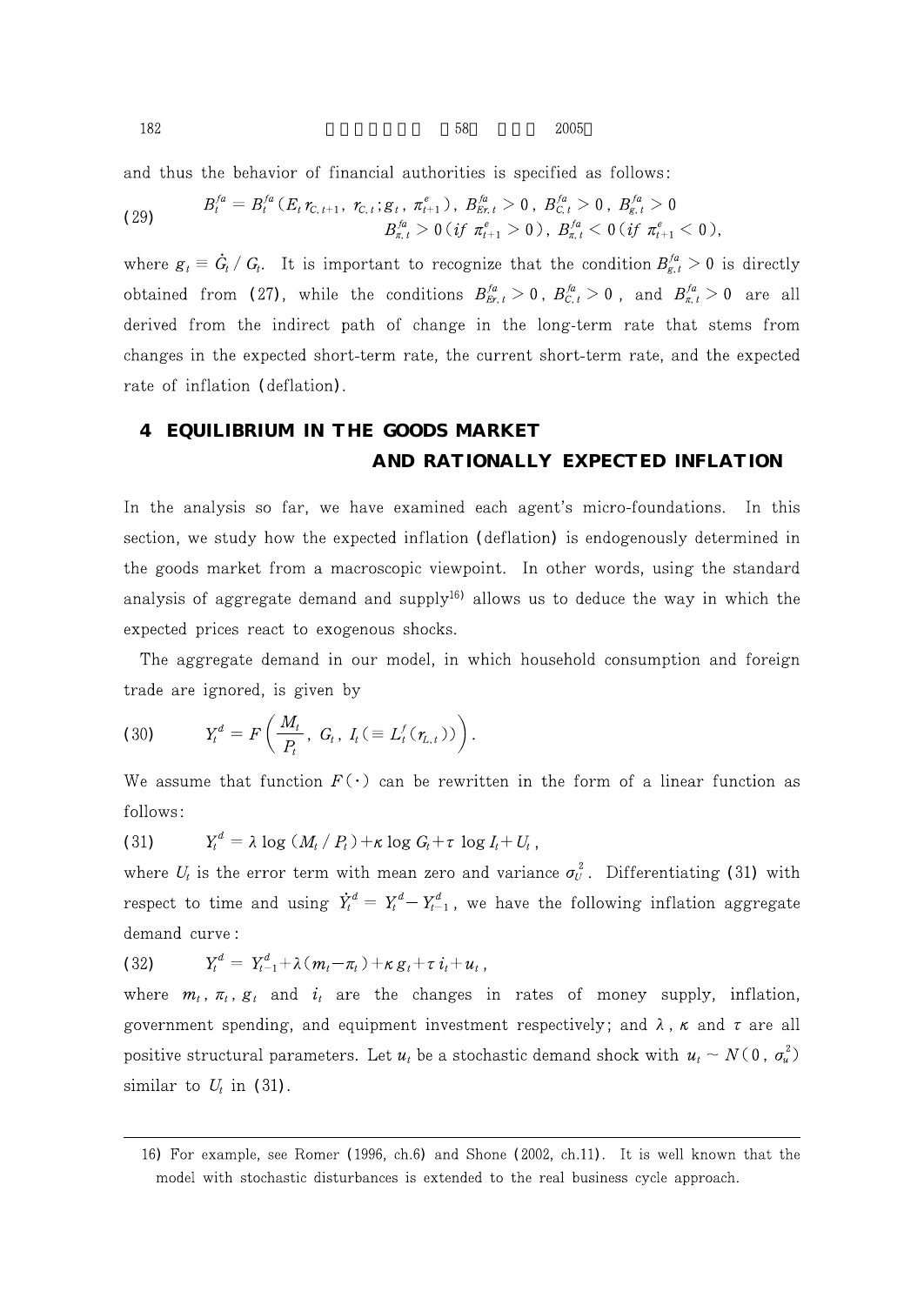On the other hand, assume the Lucas aggregate supply function as  $\pi_t = \mu \left(\, Y_t^s\! - Y_F \,\right) + E_t \, \pi_t + v_t \, ,$  $(33)$ 

where  $Y_t^s$  is the current aggregate output,  $Y_F$  is the full employment output,  $E_t \pi_t$  is the expected rate of inflation determined at the beginning of time, t,  $v_t$  is a stochastic supply shock with  $v_t \sim N(0, \sigma_v^2)$ , and  $\mu$  is a positive structural parameter.

From equations (32) and (33), the rate of inflation at equilibrium,  $\pi_t^*$ , is given by

(34) 
$$
\pi_t^* = \frac{1}{1 + \lambda \mu} \{ \mu \left[ Y_{t-1}^d - Y_F + \lambda m_t + \kappa g_t + \tau i_t + u_t \right] + E_t \pi_t + v_t \},
$$

and thus the inflation rate at equilibrium one-period forward,  $\pi_{t+1}^*$ , equals

$$
(35) \t\t \pi_{t+1}^* = \frac{1}{1+\lambda \mu} \{ \mu \left[ Y_t^d - Y_F + \lambda m_{t+1} + \kappa g_{t+1} + \tau i_{t+1} + u_{t+1} \right] + E_t \pi_{t+1} + v_{t+1} \}.
$$

Now assuming agents' rational expectations, they expect the following with regard to the rate of inflation for the next period using the information set,  $\Omega_t$ , available at time  $t$ :

(36) 
$$
E_{t} \pi_{t+1} = E_{t} (\pi_{t+1}^{*} | \Omega_{t})
$$

$$
= \frac{1}{1+\lambda \mu} E_{t} \{ \mu \left[ Y_{t}^{d} - Y_{F} + \lambda m_{t+1} + \kappa g_{t+1} + \tau i_{t+1} + u_{t+1} \right] + E_{t} \pi_{t+1} + v_{t+1} \}
$$

$$
= E_{t} m_{t+1} + \frac{(Y_{t}^{d} - Y_{F}) + \kappa E_{t} g_{t+1} + \tau E_{t} i_{t+1}}{\lambda}.
$$

From equation (36), the effects of the current aggregate demand,  $Y_t^d$ , on an expected rate of inflation,  $\pi_{t+1}^e$ , become

$$
(37) \qquad \frac{\partial \pi_{t+1}^e}{\partial m_t} = \frac{\partial \pi_{t+1}^e}{\partial Y_t^d} \frac{\partial Y_t^d}{\partial m_t} = 1 \,,
$$

(38) 
$$
\frac{\partial \pi_{t+1}^e}{\partial g_t} = \frac{\partial \pi_{t+1}^e}{\partial Y_t^d} \frac{\partial Y_t^d}{\partial g_t} = \frac{\kappa}{\lambda} = \beta \ge 0,
$$

$$
(39) \qquad \frac{\partial \pi_{t+1}^e}{\partial \gamma_{L,t}} = \frac{\partial \pi_{t+1}^e}{\partial Y_t^d} \frac{\partial Y_t^d}{\partial \gamma_{L,t}} = \frac{\tau}{\lambda} \cdot \frac{\partial i_t}{\partial \gamma_{L,t}} = \gamma \leq 0
$$

Equation (39) has a negative sign because  $\partial i/\partial r_{L,t} < 0$  as shown in equation (23). While equations (37) and (38) reveal that expansionary (tight) fiscal or monetary policy leads to expectations of inflation (deflation) through an increase (decrease) in aggregate demand, equation (39) implies that the rising (falling) loan rate discourages (encourages) firms to invest in equipment, with the result that this diminishing (increasing) aggregate demand leads to expectations of deflation (inflation).

In summation, totally differentiating equation (36) with respect to  $\pi_{t+1}^e$ ,  $m_t$ ,  $g_t$ , and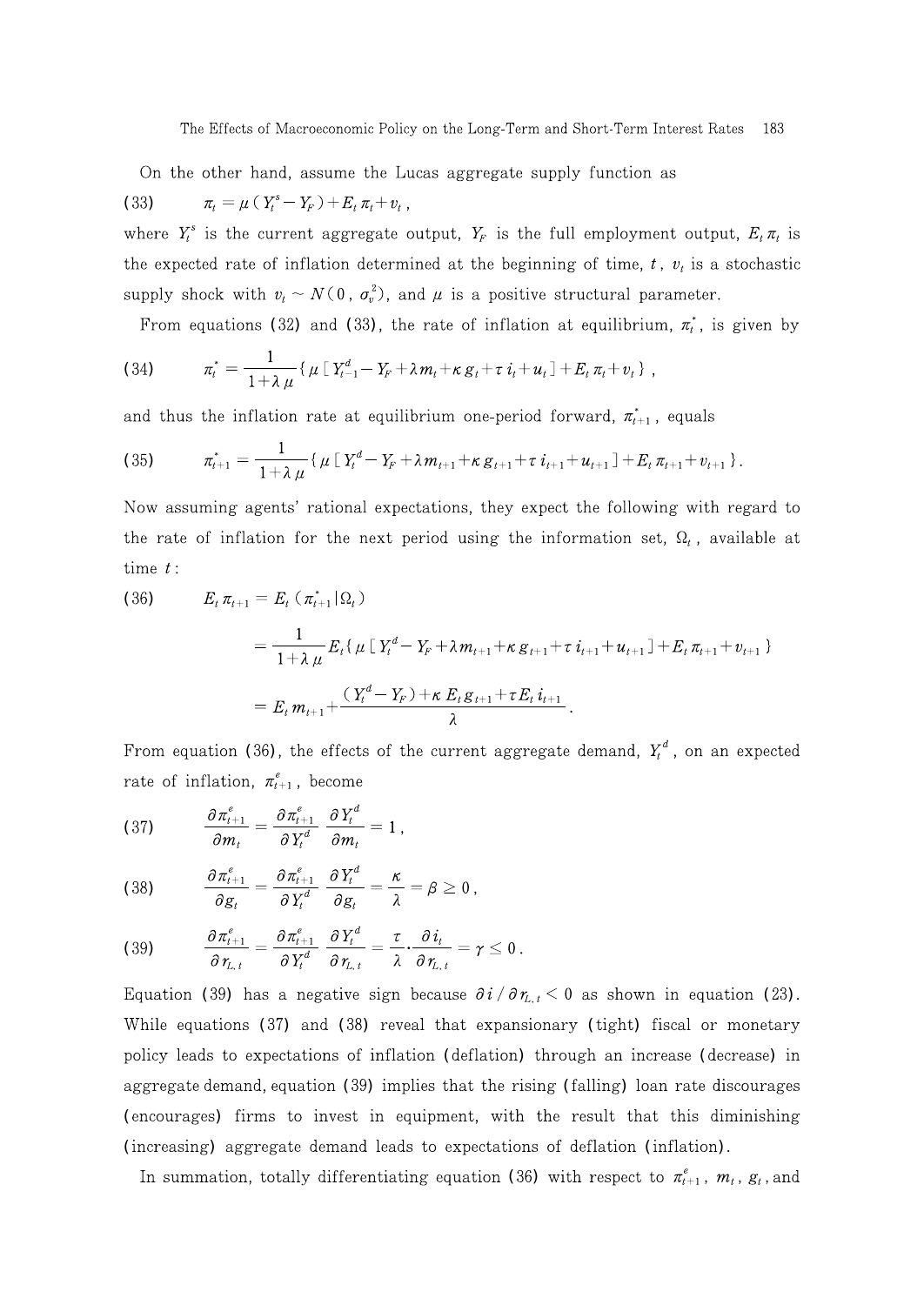$r_{L,t}$  yields

(40) 
$$
d\pi_{t+1}^e = dm_t + \beta dg_t + \gamma d\eta_{L,t}, \ \beta \ge 0, \ \gamma \le 0.
$$

# **5 GENERAL EQUILIBRIUM AND COMPARATIVE STATICS**

#### **5.1 Market General Equilibrium**

In this section, we examine the general equilibrium system by making use of the results so far. Each market equilibrium is represented by equations  $(17)$ ,  $(18)$ ,  $(21)$ ,  $(23)$ ,  $(24)$ ,  $(26)$ , and  $(29)$ , respectively.

(41) 
$$
L_t^b(\tau_{L,t}, E_t \tau_{C,t+1}, \tau_{C,t}; \pi_{t+1}^e) = L_t^f(\tau_{L,t}; \pi_{t+1}^e) \text{ (loans market)}
$$

(42) 
$$
B_t^{fa}(E_t r_{C,t+1}, r_{C,t}; g_t, \pi_{t+1}^e) = B_t^b(r_{L,t}, E_t r_{C,t+1}, r_{C,t}; \pi_{t+1}^e)
$$
 (bonds market)

(43) 
$$
C_t^{cb}(\mathbf{r}_{C,t}|\mathbf{r}_i^* = \mathbf{r}_{C,t}) = C_t^b(\mathbf{r}_{L,t}, E_t \mathbf{r}_{C,t+1}, \mathbf{r}_{C,t}; \pi_{t+1}^e), \text{ (call money market)}
$$

$$
D_t^b = D_t^h(\mathbf{r}_{D,t}), \text{ (deposits market)}
$$

$$
Y_t^s = Y_t^d. \text{ (goods market)}
$$

As discussed in Section 2, we assume that the deposits market is always balanced. Thus, after eliminating the deposits market from the five markets, the remaining four markets become independent by applying Walras's Law. Then we focus on the following three: loans market, bonds market, and call money market.

With regard to the stability condition for market equilibrium, it is obvious that the loans and call money markets are Walras stable from the sign conditions of elasticity of each financial asset with respect to interest rates. On the other hand, although we cannot absolutely settle the stability condition of the bonds market because  $B_{E,r,t}^{\circ} > 0$ and  $B_{Er,t}^{\mu} > 0$ , we assume that the market is also stable and, therefore, that  $B_{Er,t}^{\circ}-B_{Er,t}^{\circ}\geq 0$ . Moreover, it is proved by these assumptions that when  $\pi_{t+1}^{\circ}\geq 0$  $B^{b}_{\pi,\,t}-B^{Ja}_{\pi,\,t}>0$  ; and when  $\pi^e_{t+1}< 0$  ,  $B^{b}_{\pi,\,t}-B^{Ja}_{\pi,\,t}< 0$  17).

#### **5.2 Comparative Statics**

Totally differentiating equations (41) (43) with respect to endogenous variables in the system  $r_{L,t}$ ,  $E_t r_{C,t+1}$ , and  $r_{C,t}$  and exogenous variables  $g_t$ ,  $m_t$ , and  $\pi_{t+1}^e$  , and

<sup>17)</sup> Proof is as follows. By  $B_{Er,t}^o - B_{Er,t}^{Ia} > 0$  that expresses the stability condition of bonds market,  $B_{\pi,t}^b - B_{\pi,t}^{fa} = \frac{\partial B_t^o}{\partial (E_t r_{C,t+1})} \cdot \frac{\partial (E_t r_{C,t+1})}{\partial R_t}$ .  $\frac{\partial_{t}\mathcal{F}_{\mathcal{C},t+1}}{\partial R_{t}}\!\cdot\!\frac{\partial R_{t}}{\partial \pi_{t+1}^{e}}\!\!-\!\!\frac{\partial B_{t}^{ja}}{\partial\left(E_{t}\mathcal{F}_{\mathcal{C},t}\right)}$  $\frac{\partial B_t}{\partial (E_t r_{C,t+1})} \cdot \frac{\partial (E_t r_{C,t+1})}{\partial R_t}$  $\frac{\partial H_{t} r_{C,t+1}}{\partial R_{t}} \cdot \frac{\partial R_{t}}{\partial \pi_{t+1}^{e}} = 2 \left( B_{Er,t}^{b} - B_{Er,t}^{fa} \right)$ 

 $\times \frac{\partial R_t}{\partial \pi_{t+1}^e}$ . Therefore, the proof is established, by using (28) with respect to  $\partial R_t / \partial \pi_{t+1}^e$ .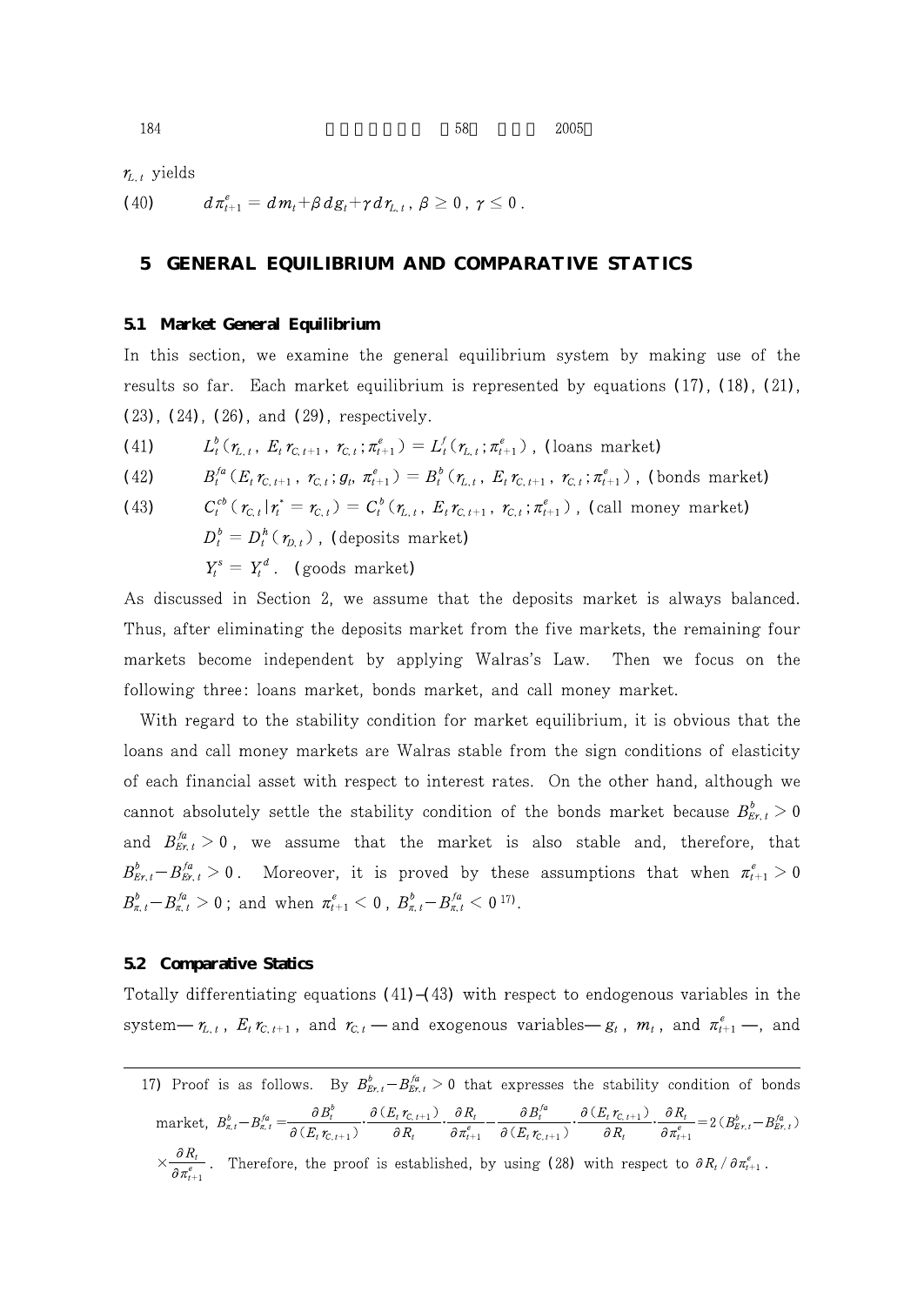inserting equation (40), we have the following simultaneous equations system<sup>18)</sup>:

(44)  

$$
\begin{bmatrix} L_L^b - L_L^f - \gamma L_{\pi}^f & 0 & L_C^b \\ \gamma (B_{\pi}^b - B_{\pi}^{fa}) & B_{Er}^b - B_{Er}^{fa} & B_C^b - B_C^{fa} \\ C_L^b + \gamma C_{\pi}^b & C_{Er}^b & C_C^b - C_C^{cb} \end{bmatrix} \begin{bmatrix} d\tau_L \\ d(E_t \tau_{C,t+1}) \\ d\tau_C \end{bmatrix}
$$

$$
= \begin{bmatrix} \beta L_{\pi}^f \\ B_{g}^{fa} - \beta (B_{\pi}^b - B_{\pi}^{fa}) \\ -\beta C_{\pi}^b \end{bmatrix} d\mathbf{g} + \begin{bmatrix} L_{\pi}^f \\ -(B_{\pi}^b - B_{\pi}^{fa}) \\ -C_{\pi}^b \end{bmatrix} d\mathbf{m}.
$$

Let  $J$  be a  $(3 \times 3)$  matrix in the left hand side of equation  $(44)$ ; the Jacobian determinant  $|J|$  is defined as

(45) 
$$
|J| = (L_{L}^{b} - L_{L}^{f} - \gamma L_{\pi}^{f})(B_{Er}^{b} - B_{Er}^{fa})(C_{C}^{b} - C_{C}^{cb}) + L_{C}^{b} \gamma (B_{\pi}^{b} - B_{\pi}^{fa}) C_{Er}^{b} - L_{C}^{b} (B_{Er}^{b} - B_{Er}^{fa})(C_{L}^{b} + \gamma C_{\pi}^{b}) - (L_{L}^{b} - L_{L}^{f} - \gamma L_{\pi}^{f})(B_{C}^{b} - B_{C}^{fa}) C_{Er}^{b}.
$$

In our model, the behaviors of commercial banks and financial authorities change according to the sign of an expected fluctuation rate of prices, as shown in equation  $(18)$ ,  $(21)$ , and  $(29)$ . Hence, it is important to distinguish the difference of the sign

positive or negative which is determined by the type of macroeconomic policy expansionary or tight. To clarify the results achieved later, assume that the call money supply curve of the central bank is horizontal; that is,  $C_c^{cb} \rightarrow \infty$ . However, since the call rate is given at the level that the central bank targets by this assumption, notice that it is the volume of call money, and not the call rate, that plays a role in adjusting supply and demand in the market.

#### **5.2.1 Implementation of Fiscal Policy**

The effects of fiscal policy on the short-and long-term rate are as follows:

(46) 
$$
\frac{d\,r_{\mathcal{C}}}{d\,g}\Big|_{C_{\mathcal{C}}^{\psi}\to\infty} = \frac{1}{|J|} \times \begin{vmatrix} L_{L}^{b} - L_{L}^{f} - \gamma L_{\pi}^{f} & 0 & \beta L_{\pi}^{f} \\ \gamma \left( B_{\pi}^{b} - B_{\pi}^{fa} \right) & B_{Er}^{b} - B_{Er}^{fa} & B_{g}^{fa} - \beta \left( B_{\pi}^{b} - B_{\pi}^{fa} \right) \\ C_{L}^{b} + \gamma C_{\pi}^{b} & C_{Er}^{b} & -\beta C_{\pi}^{b} \end{vmatrix}
$$

$$
= \frac{1}{|J|} \begin{bmatrix} (L_L^b - L_L^f - \gamma L_{\pi}^f) (B_{Er}^b - B_{Er}^{fa}) (-\beta) C_{\pi}^b + \beta L_{\pi}^f \gamma (B_{\pi}^b - B_{\pi}^{fa}) C_{Er}^b \\ -\beta L_{\pi}^f (B_{Er}^b - B_{Er}^{fa}) (C_L^b + \gamma C_{\pi}^b) \\ - (L_L^b - L_L^f - \gamma L_{\pi}^f) \{B_{g}^{fa} - \beta (B_{\pi}^b - B_{\pi}^{fa}) \} C_{Er}^b \end{bmatrix}
$$

<sup>18)</sup> For notational simplicity, drop in the later discussion a subscript that represents a point in time.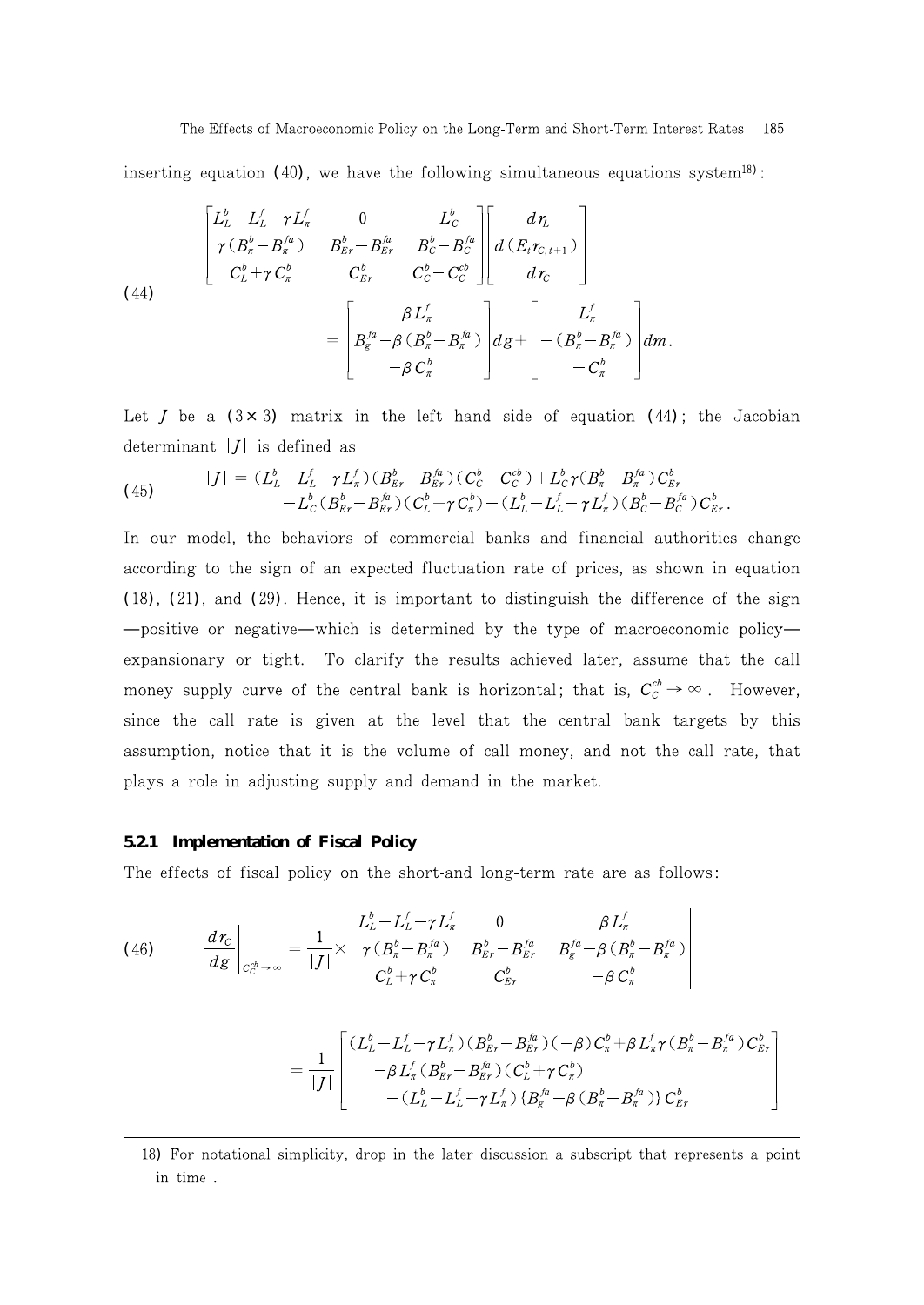$186$  58  $2005$ 

 $= 0^{19}$ .

Note that the long-term rate that is defined by (8) depends upon  $r_{C,t}$ ,  $E_t r_{C,t+1}$ , and  $\pi_t^e$  and we have

$$
(47) \frac{dR}{dg}\Big|_{C_{c}^{\beta}\to\infty} = \frac{\partial R}{\partial r_{C}}\cdot\frac{\partial r_{C}}{\partial g} + \frac{\partial R}{\partial (E_{t} r_{C,t+1})}\cdot\frac{\partial (E_{t} r_{C,t+1})}{\partial g} + \frac{\partial R}{\partial \pi^{e}}\cdot\frac{\partial \pi^{e}}{\partial g}
$$

$$
= \frac{1}{2|J|} \times \begin{vmatrix} L_{L}^{b} - L_{L}^{f} - \gamma L_{\pi}^{f} & \beta L_{\pi}^{f} & L_{C}^{b} \\ \gamma (B_{\pi}^{b} - B_{\pi}^{fa}) & B_{\pi}^{fa} - \beta (B_{\pi}^{b} - B_{\pi}^{fa}) & B_{C}^{b} - B_{C}^{b} \\ C_{L}^{b} + \gamma C_{\pi}^{b} & -\beta C_{\pi}^{b} & C_{C}^{b} - C_{C}^{b} \end{vmatrix}
$$

$$
= \frac{1}{2|J|} \begin{bmatrix} (L_{L}^{b} - L_{L}^{f} - \gamma L_{\pi}^{f}) \{B_{\pi}^{fa} - \beta (B_{\pi}^{b} - B_{\pi}^{fa})\} (C_{C}^{b} - C_{C}^{b}) \\ + L_{C}^{b} \gamma (B_{\pi}^{b} - B_{\pi}^{fa}) (-\beta) C_{\pi}^{b} \\ + \beta L_{\pi}^{f} (B_{C}^{b} - B_{C}^{fa}) (C_{L}^{b} + \gamma C_{\pi}^{b}) \\ - L_{C}^{b} \{B_{\pi}^{fa} - \beta (B_{\pi}^{b} - B_{\pi}^{fa})\} (C_{L}^{b} + \gamma C_{\pi}^{b}) \\ - (L_{L}^{b} - L_{L}^{f} - \gamma L_{\pi}^{f}) (B_{C}^{b} - B_{C}^{fa}) (-\beta) C_{\pi}^{b} \\ - \beta L_{\pi}^{f} \gamma (B_{\pi}^{b} - B_{\pi}^{fa}) (C_{C}^{b} + \gamma C_{C}^{b}) \end{bmatrix} + \phi' \beta
$$

$$
= \frac{-(L_{L}^{b} - L_{L}^{f} - \gamma L_{\pi}^{f}) B_{\pi}^{fa} + (L_{L}^{b} - L_{L}^{f}) \beta (B_{\pi}
$$

# **Implications**

Firstly, equation (46) reveals that the short-term rate remains unchanged even when the fiscal policy is implemented. This is because a shock to the short rate is offset by the operations of the central bank.

Secondly, we cannot specify how the long-term rate changes in case of fiscal policy

<sup>19)</sup> Here, both the denominator and numerator are divided by  $C_c^{\phi} \rightarrow \infty$ . This manipulation is not mentioned later as far as circumstances permit.

<sup>20)</sup> In the expansion from the first line to the second, we make use of equation  $(46)$  with regard to the first term at the right side, and of equations (28) and (38) with regard to the third term.

<sup>21)</sup> Here,  $B_{\pi}^{\rho} - B_{\pi}^{\gamma a} = 2(B_{Er}^{\rho} - B_{Er}^{\gamma a}) \phi' = 4(B_{Er}^{\rho} - B_{Er}^{\gamma a}) \theta \pi^{e}$  mentioned in n.14 is used.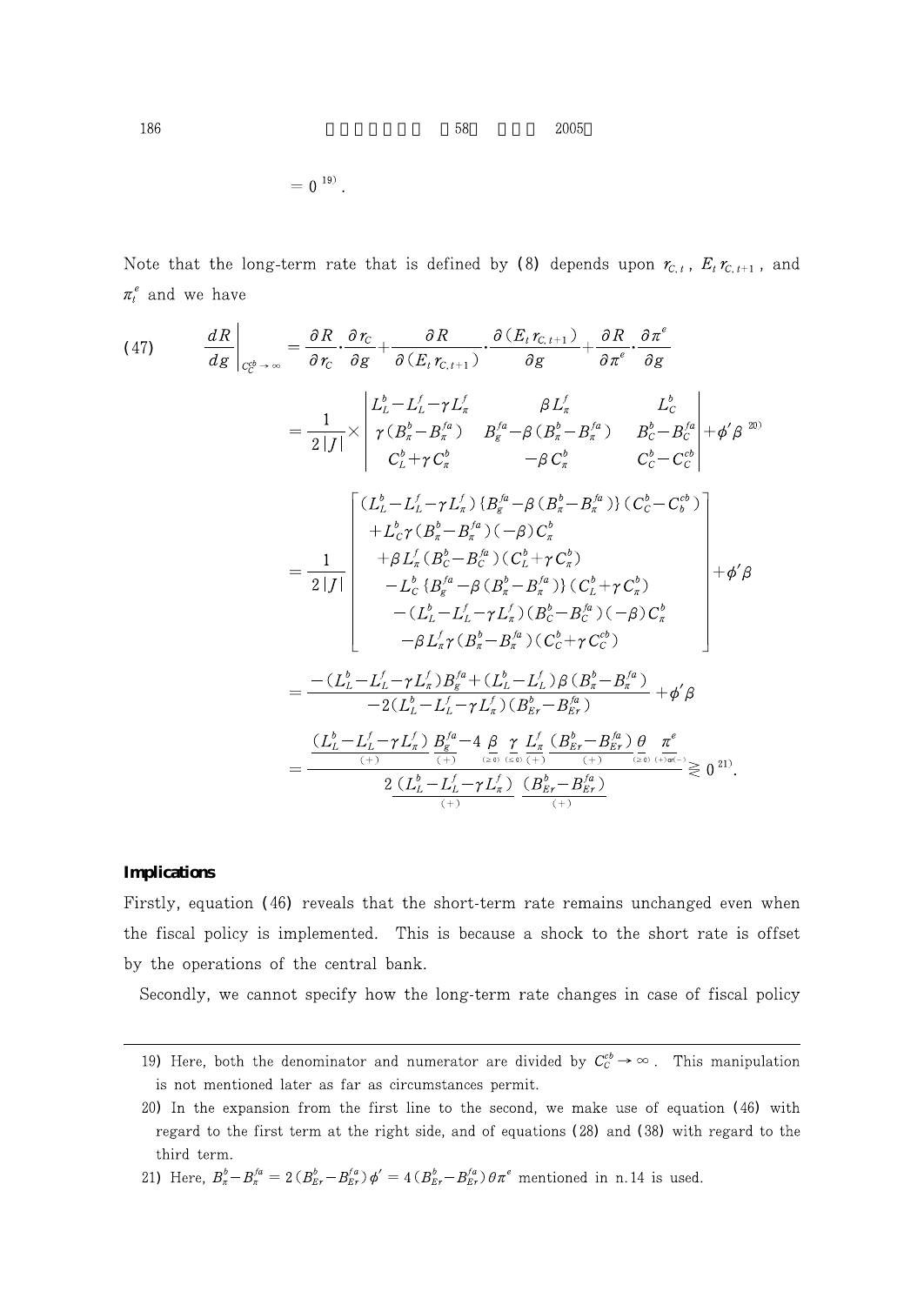being implemented. This is because the sign of the numerator in  $(47)$  is not clearly known. We will discuss this further by distinguishing whether it is expansionary  $(\pi^e > 0)$  or restrictive  $(\pi^e < 0)$ .

On the one hand,  $\pi^e > 0$  when an expansionary fiscal policy is conducted and thus, equation (47) is positive. In other words, the long-term rate rises due to the policy  $(g \nvert \Rightarrow dR/dg > 0 \Rightarrow R \uparrow)$ . On the other hand, when the fiscal policy is restrictive, we cannot make a decision on the sign of  $(47)$ , i.e., we still do not know the direction in which the long rate moves.

Let us focus on parameter  $\theta$ , which represents the extent of investors' response to a risk, and examine what happens to the above result. When  $\theta > 0$ , i.e., investors are surprised to a certain extent regarding the expected fluctuations of prices due to a change in policy, the second term in the numerator in  $(47)$  still remains; as a result, in the case of expansionary fiscal policy, the long-term rate rises; and in case of the tight one, we cannot specify the direction in which the rate fluctuates. This is the same result as above. In contrast, when  $\theta = 0$ , that is, they are not surprised by the fluctuations of prices,  $dR/dg > 0$  since the second term in the numerator in (47) is eliminated. In this case, therefore, the above results are modified, and the long-term rate falls in the event of a tight fiscal policy being implemented  $(g \nmid \Rightarrow dR/dg > 0$  $\Rightarrow R \downarrow$ .

#### **5.2.2 Implementation of monetary policy**

(48) 
$$
\frac{d r_c}{dm} \Big|_{C_c^{cb} \to \infty} = \frac{1}{|J|} \times \begin{vmatrix} L_L^b - L_L^f - \gamma L_\pi^f & 0 & L_\pi^f \\ \gamma (B_\pi^b - B_\pi^{fa}) & B_{Er}^b - B_{Er}^{fa} & -(B_\pi^b - B_\pi^{fa}) \\ C_L^b + \gamma C_\pi^b & C_{Er}^b & -C_\pi^b \end{vmatrix}
$$

$$
= 0,
$$

(49) 
$$
\frac{dR}{dm}\Big|_{C_C^{cb}\to\infty} = \frac{\partial R}{\partial r_C} \cdot \frac{\partial r_C}{\partial m} + \frac{\partial R}{\partial (E_t r_{C,t+1})} \cdot \frac{\partial (E_t r_{C,t+1})}{\partial m} + \frac{\partial R}{\partial \pi^e} \cdot \frac{\partial \pi^e}{\partial m}
$$

$$
= \frac{1}{2|J|} \times \begin{vmatrix} L_L^b - L_L^f - \gamma L_\pi^f & L_\pi^f & L_C^b \\ \gamma (B_\pi^b - B_\pi^{fa}) & -(B_\pi^b - B_\pi^{fa}) & B_C^b - B_C^{fa} \\ C_L^b + \gamma C_\pi^b & -C_\pi^b & C_C^b - C_C^{cb} \end{vmatrix} + \phi'
$$

$$
= \frac{(L_L^b - L_L^f) (B_\pi^b - B_\pi^{fa})}{-2(L_L^b - L_L^f - \gamma L_\pi^f) (B_{Br}^b - B_{Br}^{fa})} + \phi'
$$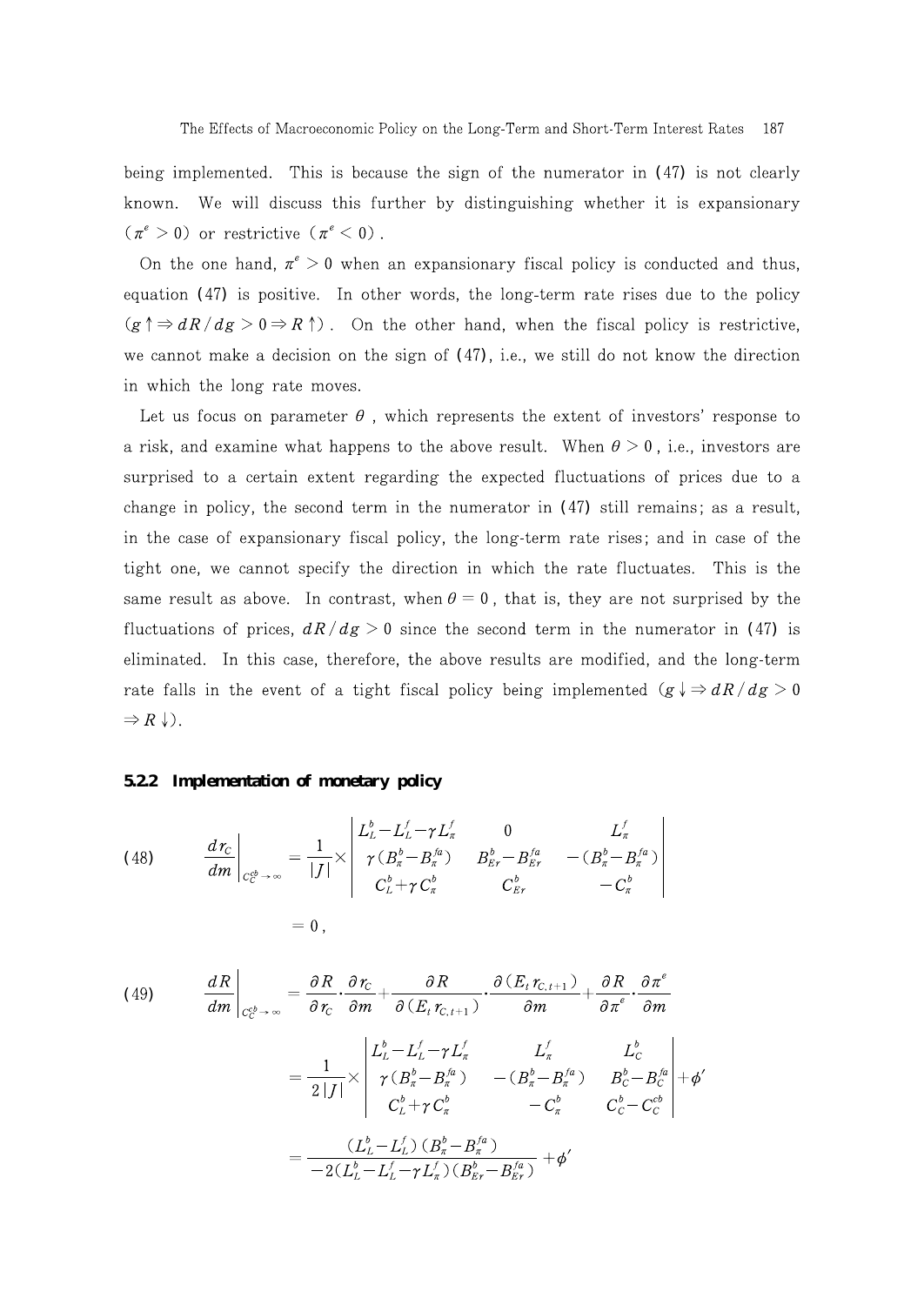$188$  2005

$$
=-\frac{2\underset{\scriptscriptstyle{\left(\frac{L}{c\mathfrak{D}}\right)}\left(\frac{L}{+}\right)\,\left(\frac{L}{c\mathfrak{D}}\right)}{2}}{\frac{\left(L^b_L-L^f_L-\gamma\,L^f_\pi\right)}{\left(+\right)}}\gtrless\mathfrak{g}^{22}}.
$$

#### **Implications**

First, similar to the case of fiscal policy, the short-term rate remains unchanged when monetary policy is conducted.

Second, the effects of the policy on the long-term rate depend on the sign of in  $(49)$ ; thus, we have to determine whether  $\pi^e > 0$  or  $\pi^e < 0$ . When  $\pi^e > 0$ , which implies that expansionary policy has been put into practice, equation (49) is positive. In other words, the expansionary policy raises the long rate  $(m \uparrow \Rightarrow dR/dm > 0 \Rightarrow R \uparrow)$ . This result is similar to the expectations theory by Romer (1996, ch. 9), in which the term structure of interest rates is based on the Fisher identity<sup>23</sup>. It is, however, necessary to note that the impacts of expected fluctuations of prices on the long rate have two routes in our model; one is the direct route induced by a change in the risk premium (the third term in the first line of the right hand side of (49),  $\left[ \frac{\partial R}{\partial \pi} \right]$  $\times$  [ $\partial \pi^e/\partial m$ ]), and the other is the indirect path that a change in the premium causes commercial banks to adjust their behavior and that the adjustment leads to fluctuations of the expected short-term rate that result in a change of the long-term rate (the second term there,  $[\partial R/\partial (E_t r_{C,t+1})] \times [\partial (E_t r_{C,t+1})/\partial m]$ ). It can be concluded that our result is because the former route has a stronger effect on the longterm rate than the latter. On the other hand, when a tight monetary policy is conducted and  $\pi^e$  < 0, equation (49) is negative; that is, the long-term rate rises in this case as well  $(m \downarrow \Rightarrow dR/dm > 0 \Rightarrow R \uparrow)$ . This is opposite to the result by Romer (1996).

Third, comparative statics with respect to a parameter  $\theta$  that represents an investors' response to a risk is as follows: When the monetary policy surprises the investors, the long-term rate rises, while it remains unchanged when they are not surprised at the policy. The following can be stated in relation to the asymmetry of

<sup>22)</sup> These mathematical manipulations utilize n. 17 and n. 18.

<sup>23)</sup> According to Romer (1996), an exogenous monetary shock moves the short-term rate and the long-term rate in the opposite direction. This is because a liquidity effect that influences the short rate and an expected inflation effect that influences the long rate conflict with each other. For example, when expansionary monetary policy is put into operation, the short rate gets lower due to supply and demand of liquidity being relaxed, while the long rate gets higher due to the expectations of inflation.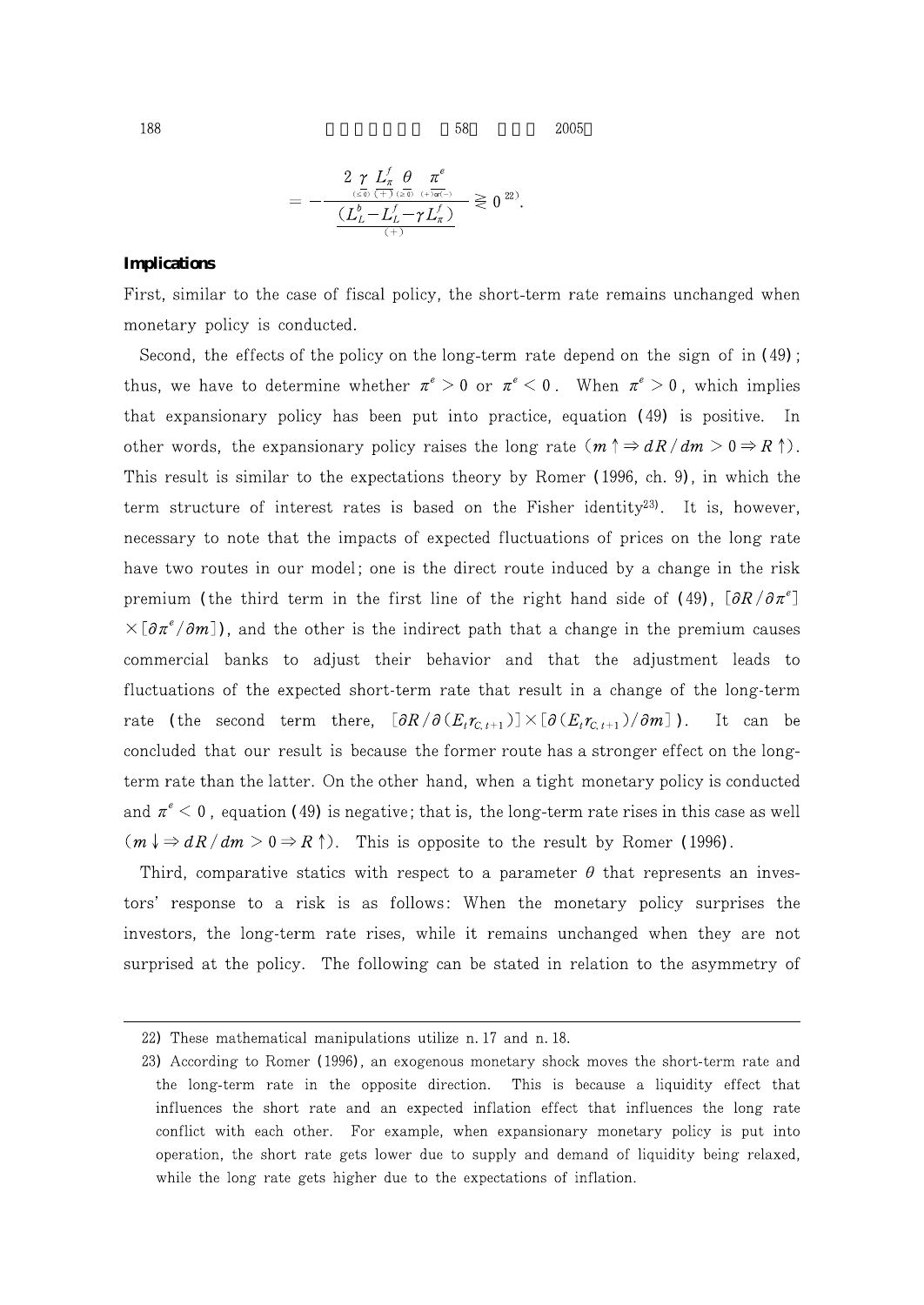monetary policy effects: Although restrictive monetary policy is very effective against an overheated economy, monetary easing does not work well in a downturn<sup>24</sup>. Even though the central bank conducts expansionary policy to lower the long-term rate in a recession, it gets higher when the policy surprises investors, so that the monetary easing effect becomes weak. Taking into consideration that, in general, the implementation of policy brings economic agents considerable surprise, the central bank has to pay as close attention to putting expansionary monetary policy into operation lest the policy causes them surprise; for example, it needs to fulfill accountability regarding the conducted policy.

# **6 CONCLUDING REMARKS**

In this paper we have examined the effects of macroeconomic policy on the long-and short-term rates in the system in terms of the market equilibrium analysis. We have assumed that the nominal yield on two-period bonds equals an average of the current short-term rate and the subsequent short-term rate plus an increasing risk premium with respect to expected fluctuations of prices. We also have assumed that the expectations of inflation (deflation) are endogenous and are rationally determined in the good market.

In summary, we have achieved the following conclusions.

First, as regards the effects of monetary policy on the long-term rate, our results differ from those of the expectations theory of the term structure by Romer (1996). In other words, while the model in Romer (1996) states that tight monetary policy lowers the long rates whereas expansionary policy raises them, our model concludes that restraint monetary policy raises the rate and that easing monetary policy also tends to arise it. This is because the effects, which a change in expectations exerts on the long rate, are supposed to be different between both models. In detail, Romer (1996) considers that the change in expectations extends only to the expected shortterm rate, which is  $E_t r_{C_t+1}$  on the basis of equation (8), and with the result that longterm rates move. On the other hand, we suppose dual effects of the change on the long rate: It spreads not only the expected short-term rate, but also the risk premium

<sup>24) &</sup>quot;By contrast with its effectiveness in periods of boom ..., monetary policy has often been described as ineffective in a recession." (Stiglitz and Greenwald, 2003: p. 130)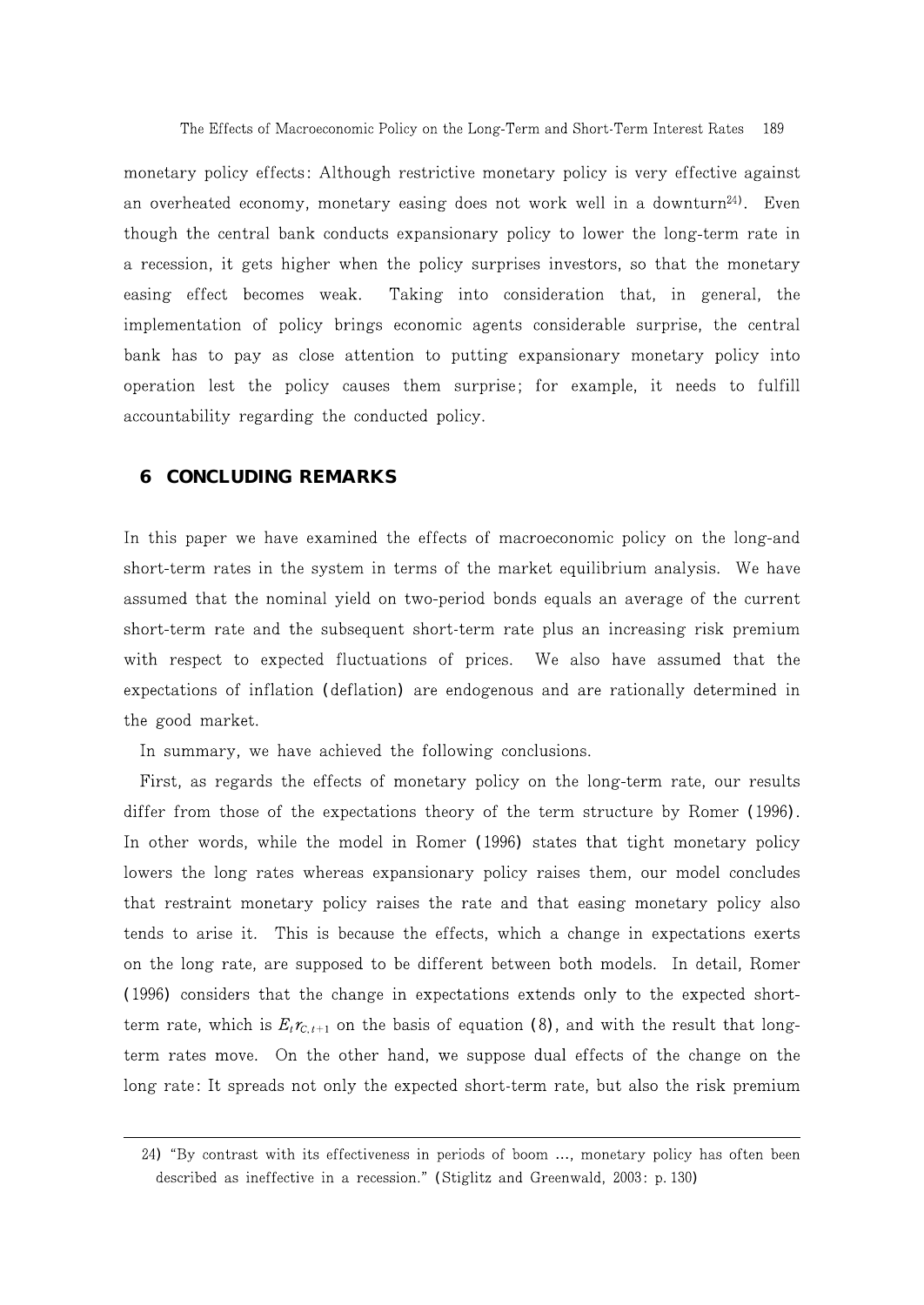$\phi_t = \theta (\pi_{t+1}^e)^2$  in (8).

Second, the impacts of fiscal policy on the long-term rate are that expansionary fiscal policy causes a rise in the long-term rate; however, the direction in which the rate moves is unknown in case of tight policy being conducted. However assuming that  $\theta = 0$ , that is, investors are not surprised, it is shown that the rate gets lower by tight policy.

Third, monetary or fiscal policy exercises no influence on the short-term rate in the system, as long as  $C_c^{co} \rightarrow \infty$ , i.e., the central bank completely accommodates any disturbance in the call money market<sup>25)</sup>.

Finally, the degree of investors' response to a risk,  $\theta$ , has crucial effects on the long-term rate. For example, as shown in the previous section, expansionary monetary policy becomes effective in the sense that the long rate does not rise<sup>26</sup>, if and only if  $\theta = 0$ . This has two implications. One is practical and that the BoJ must fulfill accountability toward its policy lest it causes negative surprise among agents. This is still significantly important, as stated earlier, because the focus is on the trend of long rates through various factors in the current and future Japanese economy. The other is theoretical, namely, the results from the simulation above greatly depend on  $\theta$  and, therefore, on the formulation of the risk premium function defined in equation  $(4)$ . In this respect, preceding studies, such as funds flow models mentioned in Shiller (1990, p. 668), must be instructive for our future works.

# **REFERENCES**

Cox, J.C., J.E. Ingersoll, Jr. and S.A. Ross (1985) "A Theory of the Term Structure of Interest Rates," *Econometrica*, 53, pp. 385 408.

Freixas, X. and J.C. Rochet (1997) Microeconomics of Banking, The MIT Press.

Fukuta, Y. (1991) "Rishiritsu no Kikan Kozo nikansuru Jissyo Kenkyu: Tenbo (Empirical Studies on the Term Structure of Interest Rate: A Survey)," Osaka Daigaku Keizaigaku, 41, pp. 113 30 (in Japanese).

Hicks, J.R. (1946) Value and capital, 2<sup>nd</sup> eds., London: Oxford University Press.

<sup>25)</sup> For generality, it is essential to remove this assumption. This will be a topic for our future study.

<sup>26)</sup> The rise in long-term rates is a factor of decreasing aggregate demand; however, this is not explicitly shown in this model.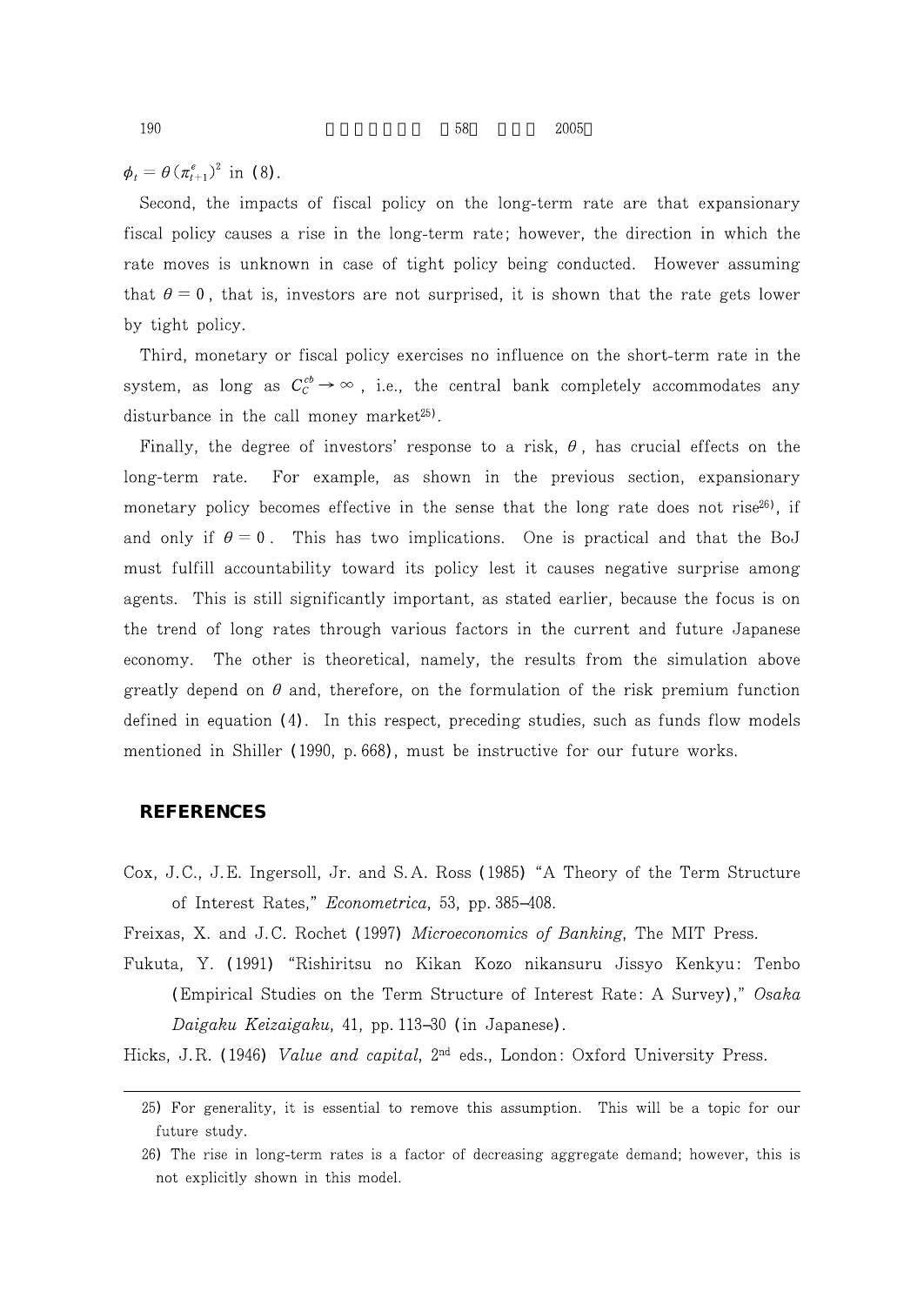The Effects of Macroeconomic Policy on the Long-Term and Short-Term Interest Rates 191

- Horiuchi, A. (1980) Nihon no Kinyu Seisaku: Kinyu Mekanizumu no Jissyo Bunseki (Monetary Policy in Japan: A Positive Analysis of Financial Mechanism), Toyo Keizai Shinpo Sya (in Japanese).
- Knight, F.H. (1921) Risk, Uncertainty and Profit, Houghton Mifflin.
- Lutz, F.A. (1940) "The Structure of Interest Rates," Quarterly Journal of Economics, 55, pp. 36 63.
- Mankiw, N.G. (1986) "The Term Structure of Interest Rates Revised," Brookings Papers on Economic Activity, 1, pp. 61 96.
- Mankiw, N.G. and J.A. Miron (1986) "The Changing Behavior of the Term Structure of Interest Rates," *Quarterly Journal of Economics*, 101, pp. 211 228.
- Modigliani, F. and R. Sutch (1966) "Innovations in Interest Rate Policy," American *Economic Review*, 56, pp. 178 97.
- Moore, B.J. (1988) Horizontalists and Verticalists: The Macroeconomics of Credit Money, Cambridge University Press.
- Nagahara, T. (2003) "Rishiritsu no Kikan Kozo nikansuru Ippan Kinko Bunseki (A general Equilibrium Analysis of the Term Structure of Interest Rates),"Rikkyo *Economic Review*, 56, pp. 113 35 (in Japanese).
- Nagayasu, J. (2004) "The Term Structure of Interest Rates and Monetary Policy During a Zero-Interest-Rate Period," IMES Discussion Paper, No. 2004-E-2, Institute for Monetary and Economic Studies, Bank of Japan.
- Okina, K. (1993) Kinyu Seisaku: Chuo Ginko no Shiten to Sentaku (Monetary Policy: the Viewpoint and Choice of the Central Bank), Toyo Keizai Shinpo Sya (in Japanese).
- Okina, K. and S. Shiratsuka (2003) "Policy Commitment and Expectation Formations: Japan's Experience under Zero Interest Rates," IMES Discussion Paper, No. 2003-E-5, Institute for Monetary and Economic Studies, Bank of Japan.

Romer, D. (1996) Advanced Macroeconomics, McGraw-Hill Companies, Inc..

- Shikano, Y. (1984) "Kitai Riron to 'Kinri no Kikan Kozo' (Expectations Theory and 'The Term Structure of Interest Rates')," Kin'yu Kenkyu, 3, Institute for Monetary and Economic Studies, Bank of Japan, pp. 38 56 (in Japanese).
- Shiller, R.J. (1990) "The Term Structure of Interest Rates," In Benjamin M. Friedman and Frank Hahn, eds., *Handbook of Monetary Economics*, vol. 1, Amsterdam: North-Holland, pp. 627 722.
- Shirakawa, H. (1987) "Saiken Rimawari no Hendo Yoin nituite: Nichibei Hikaku no